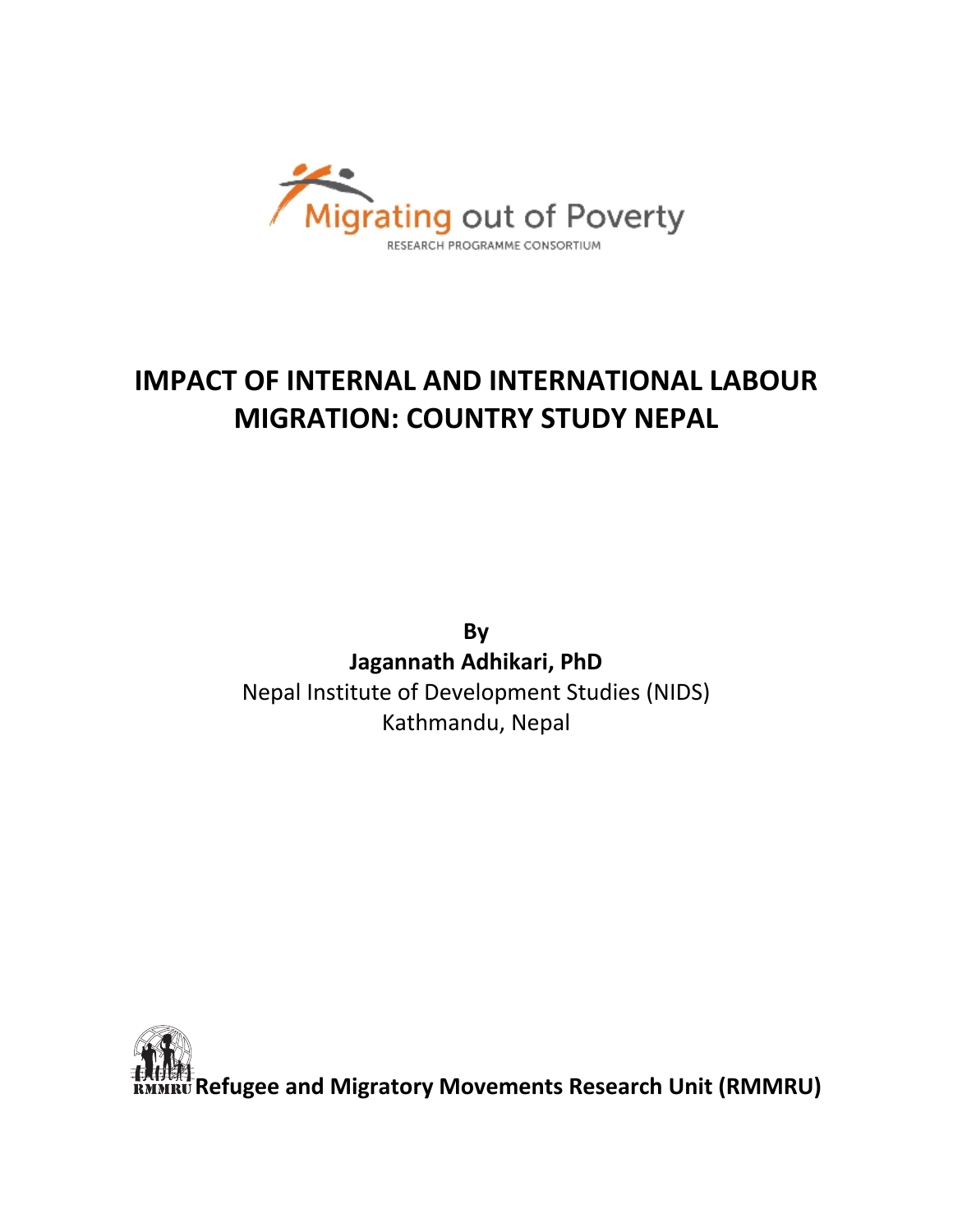# **Table of Contents:**

|           | 1. Internal migration                          |    |
|-----------|------------------------------------------------|----|
|           | 2. Short term contract international migration |    |
|           | 3. Cross border population movements           | 12 |
|           | 4. Diasporas                                   | 18 |
| Reference | 22                                             |    |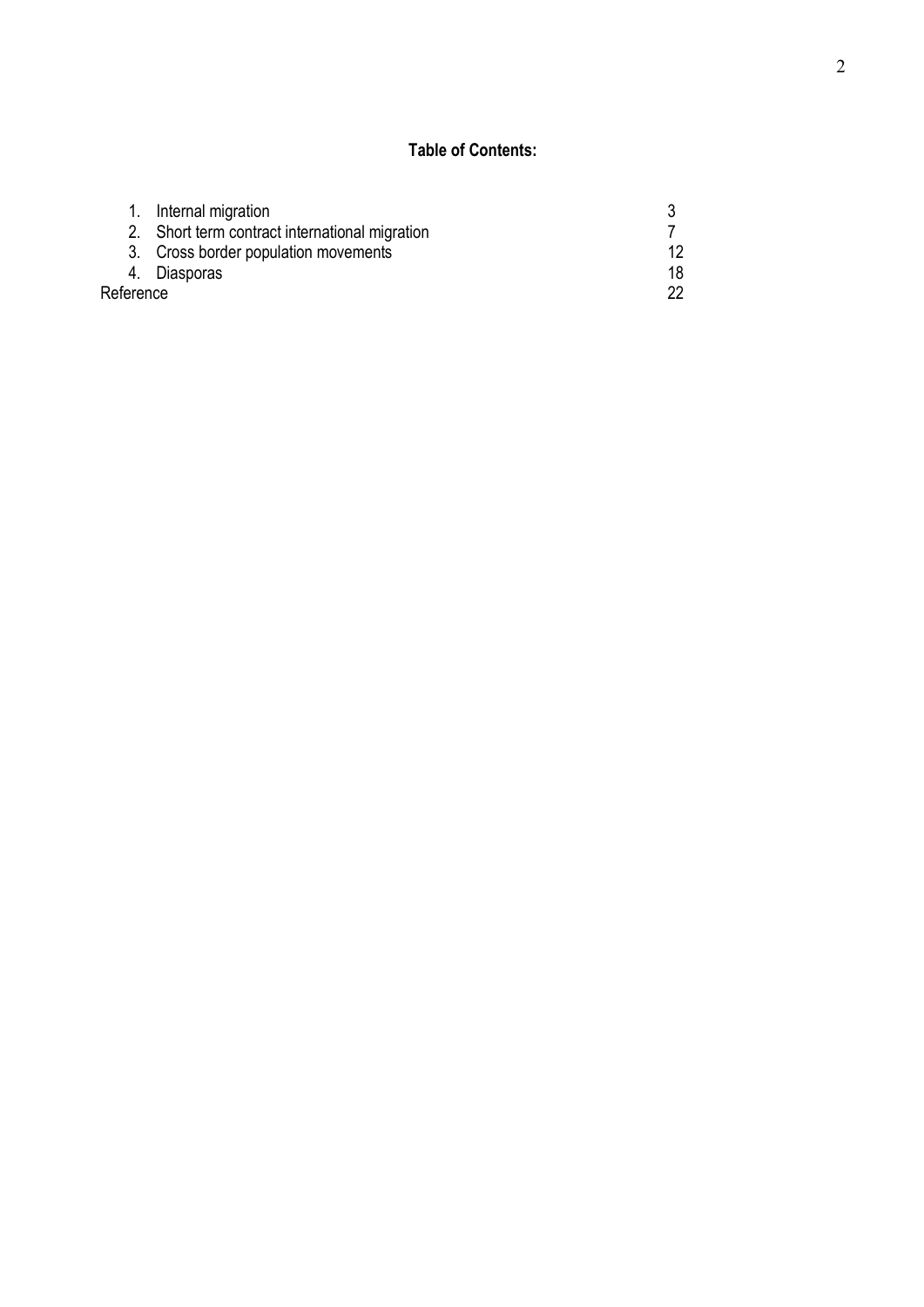#### **Section I: Internal Migration**

#### **1.1: Introduction:**

<u>.</u>

Study on internal migration from Nepal has been put under shadow of international labour migration since the early 1990s. Therefore, recent studies on internal migration are few and far between. The study on internal migration and data/information on this aspect of migration seem ambiguous because of varying nature of internal migration. A main body of information on internal migration has been obtained from census surveys, which obviously do not capture various types of migration – particularly the short duration, seasonal migration for work.

Internal migration within Nepal is also not a new phenomenon. The internal migration had taken place in search for land, employment and trade. Trade-related internal migration were common in the past, and this can still been seen today to a small extent. Mobility associated with trade was/is a part of lifestyle of the people who lived in high mountains and some of the indigenous peoples leading a mobile life style. The traditional trading communities like Thakalis, Manangba and Loba of central mountain region, Sherpas and Walongchung Bhotiyas of eastern mountain region, and Byansi and other Bhotia in western mountain region had undertaken trade associated with mobility until late 1950s. But this trade declined after China"s annexation of Tibet in 1959 (Thieme, 2006: 12; Furer-Haimendorf, 1975; Tulachan, 2001).

After the eradication of malaria in Tarai plain area in the 1950s, migration from hills to plain area increased drastically, which was basically for the land and permanent settlement. This type of migration has also been reduced to a great degree because of shortage of land. In 2001 census, 2,929,062 people moved from one district to another within the country (CBS, 2002). The major streams of internal migration are rural to rural (68.2 %), rural to urban (25.5 %), urban to urban (2.8 %) and urban to rural (3.5 %).

Nepal Migration Survey - a study by NIDS and World Bank - has shown that in 2009, about 2.6 million Nepalis were working away from home, i.e., migrants labour. Of these, 0.57 million (22.14 %) were working within Nepal (internal migrant labour). Of the total internal migrants, about 85 % were male and 15 % were female. Women"s participation was in internal migration is considerably high than migration in general (91.6 % male and 8.4 % female). Of the total internal migrants within the country, 10 % were from the Mountain, 41 % from the Hills and 39 % from the Tarai<sup>1</sup> . In terms of wealth class, proportionately more poorer people participate in internal migration. The duration of internal migration on average is found to be 61.1 months as compared to 34.4 months of foreign labour migrants (NIDS and World Bank, 2009).

Still, a majority of internal migrants move from rural to rural areas. Rural to urban migration is another important dimension in terms of migration for work. In the past, rural to rural migration was mainly for permanent migration from hills to Terai for acquiring land and for marriage purpose. At present, rural to rural migration is mainly for marriage purpose followed by work in areas where government has initiated infrastructural development like road building, hydropower development and the like. In terms of labour migration, i.e., migration for work, rural to urban migration is becoming important. The informal sector in urban areas in Nepal, particularly in major cities like Kathmandu, employs a large proportion of rural-to-urban migrants. As a matter of fact, about 60 percent employment opportunities in Kathmandu have been created in informal sector and it has become a major source for the absorption of rural migrants (Adhikari, 2007). These migrants came mainly for the employment opportunities. In the early 2000s, a large number of rural to urban migrants were conflict-victims. Internal migration among the wealthy is also a common factor. Because of lack of capitalist development in agricultural sector and lack of agrarian surplus, wealth in the recent decades has been created in rural areas due to remittances from migrant family members, usually migrating for work in foreign countries. Therefore, international labour migration is also responsible nowadays for internal migration. Because of necessities to send children to schools and access to health opportunities, families of the persons going abroad for work also move to market centres or urban areas. Remittances would support these families.

Availability of work in urban areas especially in carpet factories and ready-made garments were a major cause of internal migration for the middle level workers and poorer families. Informal sector has also attracted these people. In the mid 1990s, about 0.2 million people were employed in carpet factories and 0.1 million in readymade clothes

<sup>1</sup> In total migration volume, 7 % come from Mountain, 45 % from the Hill and 48 % from the Tarai (NIDS and World Bank, 2009).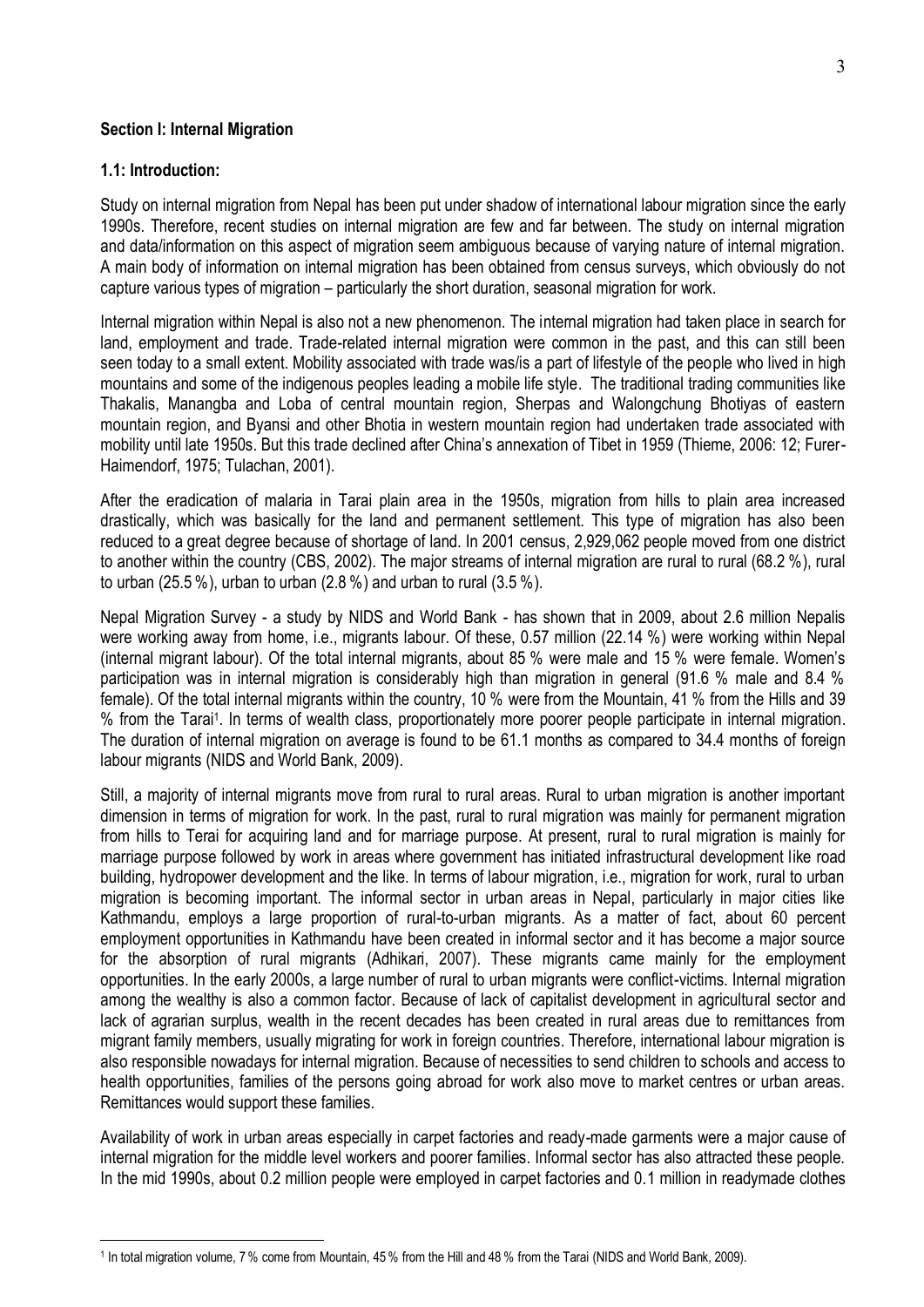factories. But this has been reduced because of decline in these industries, but still these industries employ a large number of workers, usually rural migrants, in Kathmandu and other main urban centres like Pokhara.

## **1.2: Impact on migrant:**

Impact of migration (internal) on migrant himself or herself are seen generally positive in case of Nepal. These impacts are seen mainly in increase in income, access to education, skill improvements and access to government services like health. The average monthly income of internal migrants has increased significantly after migration. For example, Nepal Migration Survey conducted in 2009 has revealed that a migrant's income has increased by 7.6 times after migration. The annual income of migrants within Nepal was estimated at Rs 7638, but before migration it was Rs 987.4. Among the migrants currently employed in Nepal, the main sector that employed them was 'service' (49 %), followed by transportation (8%), factory and construction (7 %) and hospitality (7 %). The service sector here included public service (24 %), teaching (8 %), medical/health (4 %), finance/banking (3 %), communication (1 %), and working in NGOs and the like (8 %). Before the migration, most of them were engaged in agriculture (49 %) and local teaching (33 %). Therefore, internal migration has helped in skill diversification and learning of new skills (NIDS and World Bank, 2009).

As compared to the original place, internal migrants have better access to health and educational facilities. In fact, migrants coming to urban areas like Kathmandu and Pokhara are able to send their children to schools and to hospitals if needed. At least they can purchase medicine, whereas in their origin, it is even difficult to get medicine let alone the medical professional. But it is also true that most internal migrants coming to urban areas are living either in risky areas or in highly polluted areas.

The experience of elderly, young and men and women in terms of impact of migration is different. Generally, young men are successful in terms of earning more income or coping with hazards. For example, young migrants working as porters in Kahmandu earn high income as they can carry more weight. As most internal migrants from poorer background come to urban areas and other areas for menial work, their physical strength is much more important (Adhikari, 2007; Timilsina, 2007). Elderly people were found to lose when they migrate to new place. Similarly women migrants suffer most. Women's income is low as compared to that of men. The poorer migrant women are engaged in carpet factories, as domestic maid, or in informal sector to sell goods and commodities in the street or preparing food, usually for migrant labourers, in open. There are also risks in their trafficking. Women working in construction are paid less (by almost half) as compared to men. Most of the trafficked women in Nepal are those who have left their homes in search for work in urban areas.

# *Lessons learnt:*

Internal migration is also significant in earning livelihood and improving the livelihood capitals like education and health. A major form of internal migration is still rural-to-rural migration, but rural-to-urban area for work is also growing resulting in the rapid urbanization. Income and ability to cope depends upon age, education and gender. Generally young and educated people are successful in internal migration.

# **1.3: Impact on immediate family:**

Generally, internal migration has lesser adverse impact on family and society because of frequent contact and visits to the home and the family. It also depends on type of internal migration. The internal migration for employment is largely the short-term or seasonal migration. There are long-term migrations which are related to long-term employment. Seasonal migrants or short-term migrants generally move alone. They go for work in Tarai in farming or to urban areas when there is lean season in farming at home. Therefore, absence of member of the household does not significantly adversely affect the production activities at home. Generally wage rates in Tarai are higher than rural areas in the hills. Similarly, wage rates in urban areas are higher than in rural areas. Therefore, there is more income for the migrants. For example, a person from portering could earn as much as Rs 500 a day depending upon the situation, and can save up to 5000 Rs in two month"s of seasonal work in Kathmandu as portering. In the past, single adult male used to come to work in Kathmandu, but after the conflict more and more migrants came with family. But they developed assets and sent their children to schools, including private schools. There are about 30,000 vendors, who have generally been able to send their children to school in Kathmandu or in the village (Timalsina, 2007).

A study conducted in the early 1990s revealed that internal migration contributed 11.3 % of the household income, but the contribution varied across the household and ethnic groups (Adhikari, 1996). For the educated persons,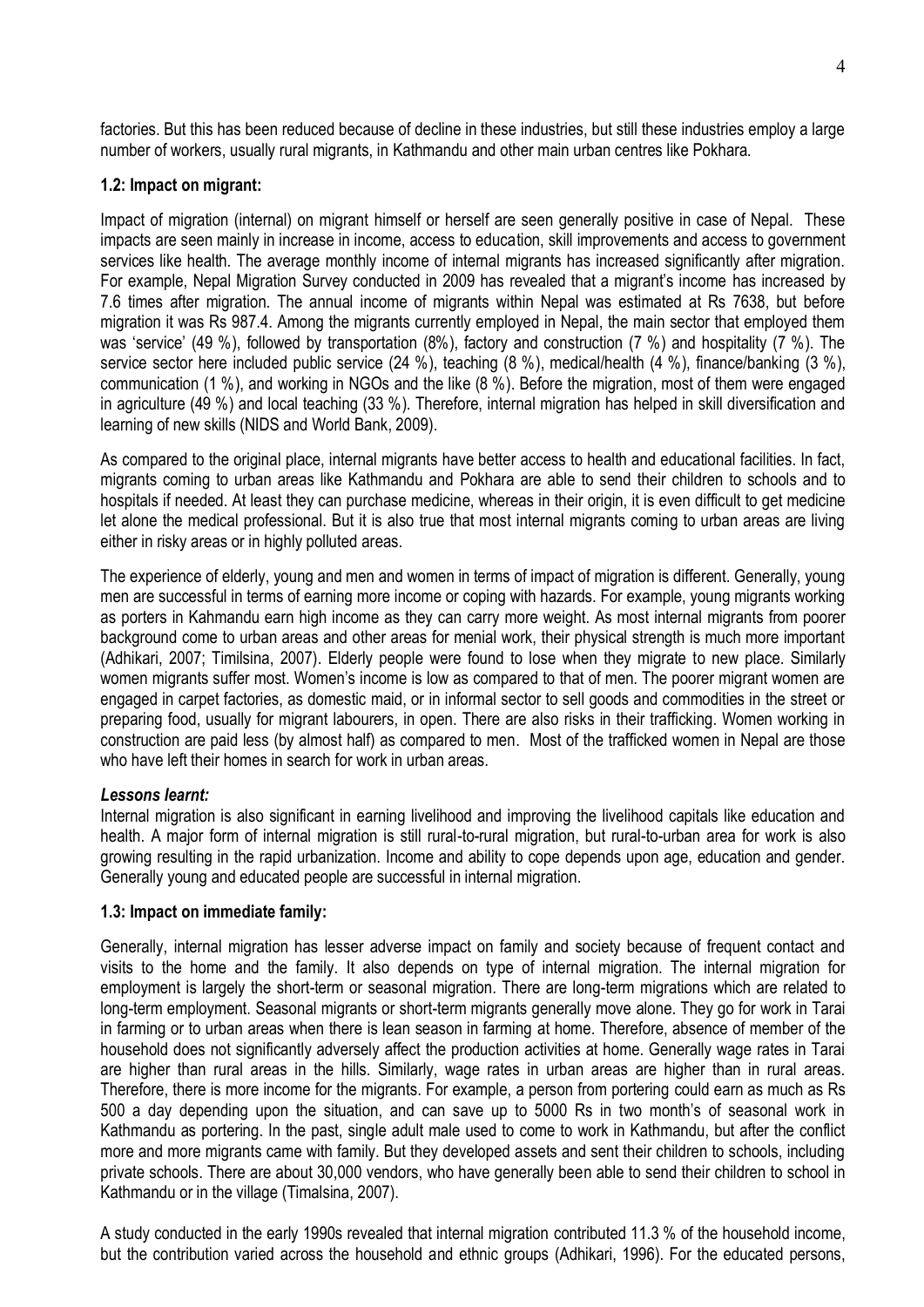internal migration was slightly remunerative than the farm work, and thus internal migration helped them to increase savings, which was basically used for the education and health cover of the family members and in investing the assets. For those migrating in slack farm season for wage employment for seasonal or short term, the income was to earn cash income to buy foodgrains and pay the fees of the children. It is also true that a large number of internal migrants could not make savings at all. For example, 32 % current migrants working in Nepal could not make any savings (NIDS and World Bank 2010).

Internal migration and income/savings generated thereof reaches to other people – particularly close relatives and extended family members in case of migrants in temporary employment. A large majority of internal migrants are not able to save much except for meeting the immediate basic needs. However, even a small surplus income is helpful in emergencies of the extended family members. Migrants in the place of destination also form associations or communities and through these, emergencies expenses are shared. There are a few cases of migrants who have invested, as charity, in the schools, health posts, libraries and infrastructures like electricity lines. But this has usually come from a few only. But largely, the help in community development is low from the internal migrants.

#### *Lessons learnt:*

There is evidence that families have benefitted from internal migration and it has less adverse impact as compared to foreign labour migration.

#### **1.4: Impact on extended family**

The impact of internal migrants on extended family members also depends on migration type. The internal migration which has taken place for the white collar job and for businesses has been useful for the extended family members. People undertaking such migration help extended family members in finding job and in undertaking some philanthropic activities in the place of their origin (NIDS and World Bank, 2009). These activities include support for the local schools, establishment of scholarships in the name of their parents if any, paying the tuition fees of the distressed extended family members and the like. But again how far this has been done, it is difficult to quantify given the lack of studies in this area. The other type of internal migration like short terms or seasonal work, which is most common, may not have wider impact except in the family. However, they could help the members of the extended families to find work, or they become support for the new comer from the extended families in the place of work. Usually internal migrants –except for the long term job, do not bring family in the place of work.

#### *Lessons learnt:*

There is still gap in knowledge as to the impact of internal migration on extended family circle. Generally long term internal migration, especially for the job and business, has high impact for the members of the extended families.

#### **Section 1.5: Impact on community development:**

The direct impact of internal migration on community development in the place of origin is less common, except in a community from where a person works in high government offices and in businesses. They contribute from their own for community development activities or arrange public funds for these purposes. Their income is generally higher than what they could earn in the villages or local environment. The other migrants who move out for wage employment seasonally or for short time, do not usually have much contribution in community development. However, these seasonal short-term migrants become vehicle for the transmission of knowledge and inputs. For example, they have helped in introducing new seeds from the new place where they go for work.

#### *Lessons learnt:*

There is lack of knowledge on the impact of internal migration on community development. The impact of shortterm migrants or seasonal migrants on community development is not that significant as compared to other forms of migration like foreign labour migration and diasporas.

#### **Section 1.6: Impact on local economy:**

The local economy gets benefits from internal migration in various ways – the households can increase income and thus is able to buy food and other things produced outside like clothes, sugar, tea, cooking oil and the like. It is precisely because of this necessity that poorer people migrate. The expenses made on educating children also helps in running the schools. Some of the internal migrants send their children to schools. Another use of remittances at home is the use of medical services. As a result, remittances earned by internal migrants create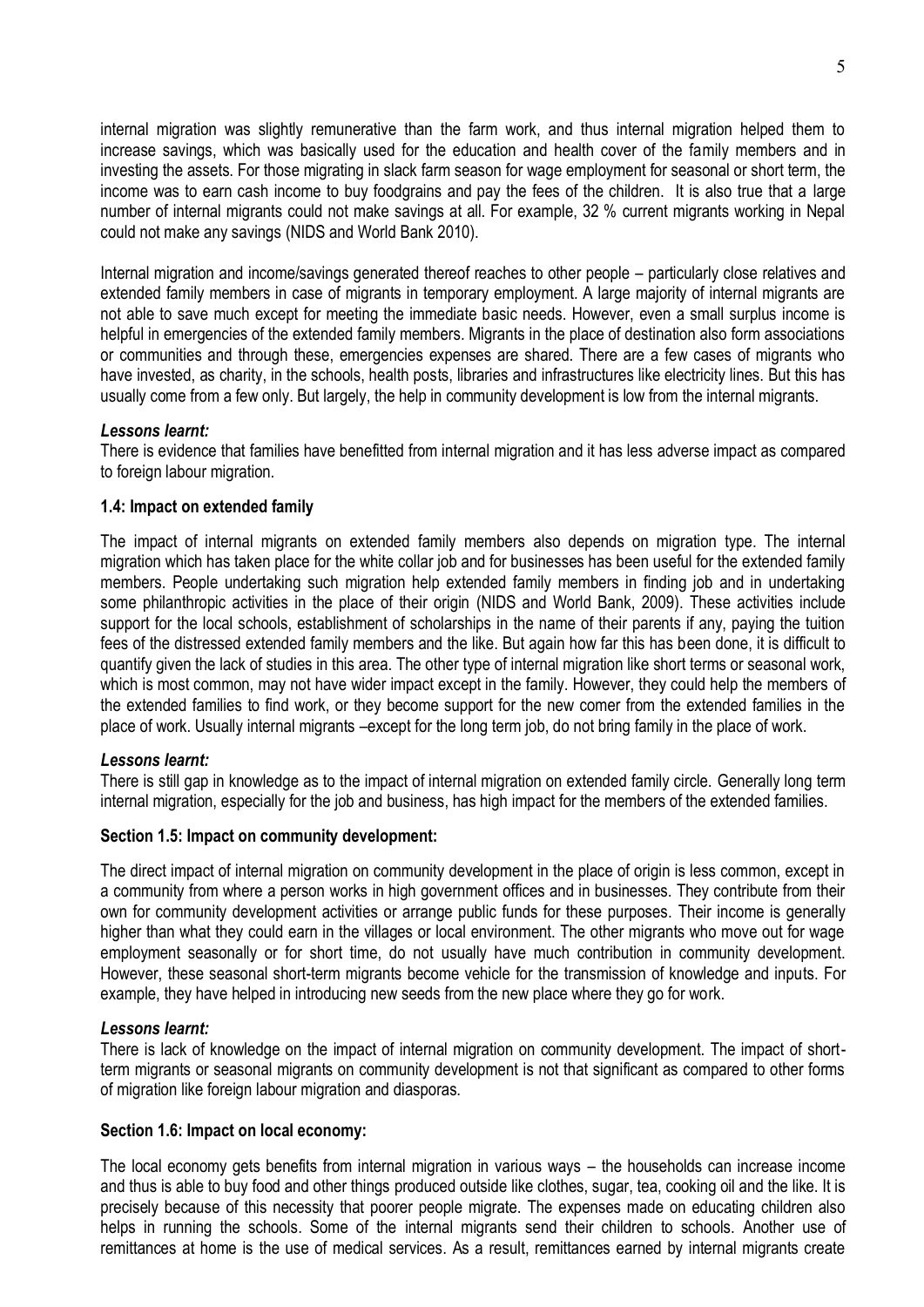business opportunities in the village. Moreover, most of the internal migrants, including those who commute, also use transportation facilities (Adhikari, 2001). Transportation facilities have not reached all the villages, but in their journeys, they need to use this service. Accordingly, internal population movement has some positive impact in the local economy. The remittances sent by migrants are also used in buying seeds and fertilizers. It is a general feature in hills Nepal, especially in areas close to urban areas, the seasonal migrants grow vegetables and keep animals to produce milk. These are sold in the local market. As seasonal migrants or internal migrants return usually in 2-3 months and their other family members are engaged in looking after the farm activities, there is no distinct adverse impact of the absence of an adult family member. The exposure of the internal migrants to the market and in the work place helps positively. They are ones to introduce new seeds. They spend a small part of remittance or the earning in buying the seeds. This is usually done by small farmers who have land but not sufficient land to produce all food requirements. In general, remittances do not have positive impact on agriculture as this sector has been affected by the cheap food imports also. But among the small farmers of the peri-urban areas, there is a tendency to grow more vegetables and produce more milk. The income from remittances is also used for this purpose. On the other hand, there is no distinct observation of mechanization of farming as an effect of remittances and labour migration. In Tarai area, this is seen to some extent. The shortages of labourers, partly due to international migration and less so due to internal migration and the ability to pay due to remittances has led to increased use of tractors for ploughing purpose.

#### *Lessons learnt:*

Local economy has benefitted from internal migration and it also has lees adverse impact in agriculture. The impact on local economy that could come from investment of remittances is low because of cheap export of food and other commodities from outside, especially foreign countries. There is lack of knowledge on the impact, in both wider local economy and society.

#### **Section 1.7: Impact on national economy:**

The relative contribution of remittances from internal migration to total remittances in Nepal is declining – from 44.7 % in 1995/96 to 23.5 % in 2003/04 and 16.8 % in 2008. But absolutely, it has been increasing from Rs 322 per capita per year in 1995/96, to Rs 483 in 2003/04 and to Rs 680 in 2008<sup>2</sup> . In 2009, it was estimated that 12 % of the remittances came from internal migration. Considering the fact that 23.6 % of the GDP came from remittances in 2009 (GoN and IoM, 2010), internal migration could have contributed to 2.8 % to the GDP. In the same line, internal remittance was slightly higher than the total foreign aid that came to Nepal.

# *Lessons learnt:*

The role of internal migration is generally underestimated, but it has significant role in national development. Many of the ways people transfer remittances by the internal migrants including the hand carry system mean that it"s contribution is not accounted as estimates are made based on bank transfers.

#### **Section 1.8: Research gaps:**

There are several research gaps in internal migration:

- There is no information as to types of migration within the country for different periods. Data on internal migration are generally derived from census reports which show life time migration only, which indicate mainly the marriage migration. These data are not that useful in understanding the labour migration and its impact on their livelihoods.
- Information are also lacking as to the welfare outcome, including vulnerability and asset development, of the migrants and their family members. Detailed ethnographic studies for different types of internal migration combined with representative surveys in different socio-cultural groups and geographical regions are required. The detailed ethnographic studies are to be conducted in the destination as well as the origin in order to understand the welfare outcome of the migration for the migrant as well as for the family and the community.

# **Section II: Short Term Contract International Migration**

# **Section 2.1: Introduction:**

1

 $^2$  Based on Nepal Living Standard Survey I and II and Labour Force Survey 2008 (CBS, 2005 and CBS 2009).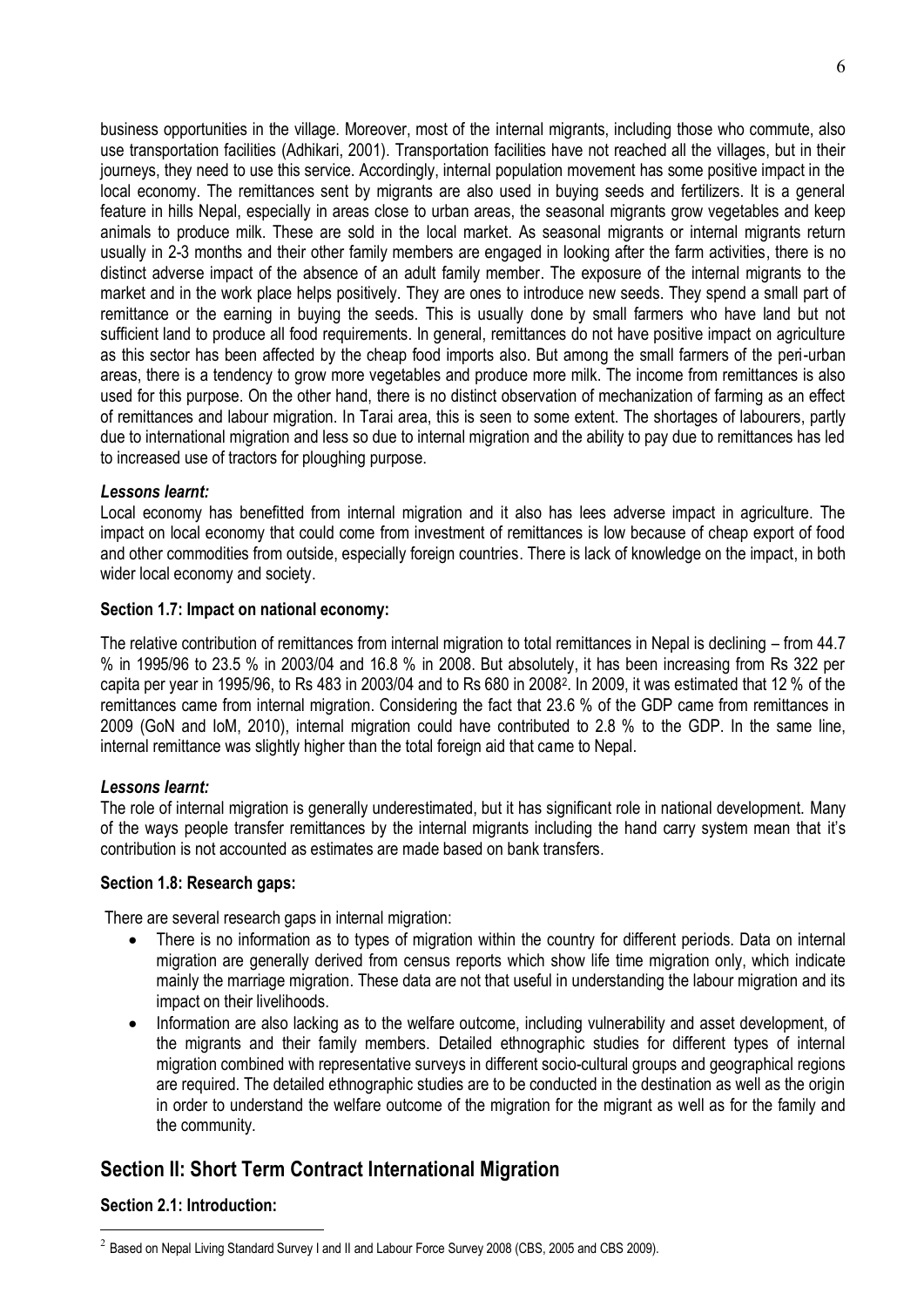Short-term contract international migration has increased from Nepal since the 1990, with the change in political system facilitating the movement of people to foreign countries. With the exception of 2008, the trend of migration is growing. In 2009/2010, about 293,000 Nepalis went to foreign countries except India, by taking the permission of the government (DoFE, 2010). It is estimated that about 40 % of this official migrant labourers go abroad through informal channels. Therefore, about 412,000 Nepali went out to work in foreign countries except India. The case of India is difficult to examine as the border is open and there is no record of people across border. It is estimated that about 1.5 to 2.5 million Nepalis work in India. The main destination countries (except India) for the Nepali migrant workers are Malaysia, Qatar, Saudi Arabia and United Arab Emirates. NIDS and World Bank (2009) study reveals that in 2009 there were 2.02 million foreign labor migrants from Nepal, of which 0.88 million (43.74 %) were working in India and the rest (1.13 million or 56.26 %) in other countries.

In terms of gender composition of foreign labour migrants, data obtained from government record do not give a complete picture and it underestimates the migrant women"s population as about 80 percent of women migrants go out through informal channels, particularly from India. A study (NIDS and UNIFEM, 2006) has estimated that 10 % of the migrants are women. The study of NIDS and World Bank (2009) has revealed that only about 8.36 % of the labour migrants are female and 91.64 % are male. There is also shift in the regional origin of foreign migrant workers in Nepal. In the past, a larger number of these migrants used to come from the hills, but in recent times, Tarai (Plain area) sends more migrants. The recent survey of NIDS and World Bank (2009) has revealed that about 48 % of migrants originated from Terai, 45 % from the Hills and 7 % from the Mountain. This is more or less the distribution of population of the country also. Considering the development regions, migration for work is more common in Eastern development Region, followed by Central and Western regions.

About 75 % labour migrants are unskilled and 23 % are semi-skilled and 2 % are skilled. A large majority (80 %) of them are from 20-30 years age bracket, and 75 % are high school drop-out. Nepali migrants are involved mainly in entry level or menial types of work.

Participation of different wealth class (quintile groups based on income), shows an interesting pattern. The migration to India increases as we move from richer to poorer groups. The exact opposite is the trend for other countries. This was also revealed in the past study (Seddon et al 2001), which showed that poorer groups go to India, lower middle class to middle east and wealthier people to developed countries. There is distinct pattern of migration from different ethnic and caste groups. There is still the domination of Hill Janajatis in the total volume of labor migrants. They account about 30 % of the migrant population. Migration rate is also high among other hill ethnic groups like Brahmins, Chettris and Dalits (NIDS and World Bank, 2009).

# **Section 2.2: Impact on migrant:**

<u>.</u>

A recent study has shown that there is a drastic change in monthly income of migrants before and after their migration (NIDS and World Bank, 2009). The monthly income of currently employed Nepali in foreign countries was about 7.4 times higher than their income in Nepal<sup>3</sup>. In case of migrants to India, it increased by 5.3 times. Migrants also faced change in their occupation. Before migration, 57 % of them were absorbed in agriculture. But after migration, most of them were employed in different non-farm sectors - for example, those currently employed in destination countries are employed mainly in industries and factories (28 %), followed by construction (16 %) and hospitality industry (15.6 %).

The health protection of migrants has been a major issue. A study has shown that about one-fourth of migrants received injuries while working and 45 % fell ill caused by the work (NIDS and World Bank, 2009). Similarly, onefourth claimed that they would probably be fired if they had fallen ill. The cases of death due to illness and inadequate work and living conditions are high<sup>4</sup>. For example, every day, there are three deaths caused by heart problems and sudden death. These are arisen because of fatigue, unfavourable climate and proper cooling and heating system in the accommodation (for example, 28 % migrants reported that they had to live in over-crowded

<sup>4</sup> Web source: Republica, 24 Nepalis die in a month in Qatar, Published on 2009-06-25 11:59:36, Accessed on 18 April 2010 [\(www.myrepublica.com\)](http://www.myrepublica.com/)

<sup>3</sup> Monthly income in Nepal was Rs 1711 but now in foreign country it was Rs 14,322. In case of India, before migration it was Rs 933, but it was 5,944 after migration.

<sup>4</sup> Web source: The Himalayan Times, Nepali women facing hard times, Last updated on 2009-11-24 11:17:02, Accessed on 18 April 2010 [\(www.thehimalayantimes.com\)](http://www.thehimalayantimes.com/)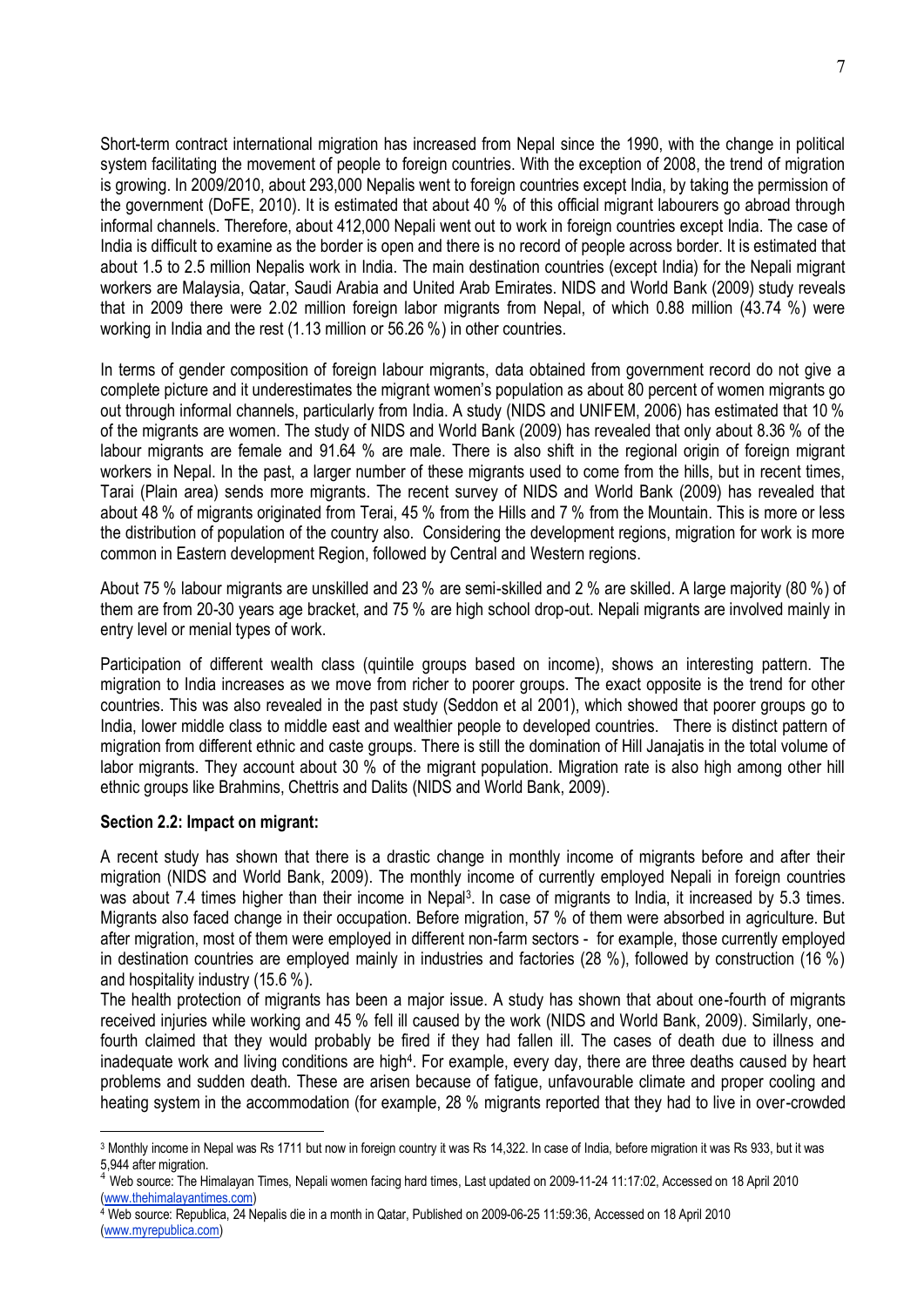accommodation). Therefore, health issue has been the main one. This is also so in case of women – who mainly work as domestic help. Sexual exploitation and other harassment have raised concerns on women"s migration. Of all the migrants, 22 % received violence or abuse in the work place, and this raises to 80 % in case of women.

Experiences of a few skilled and educated migrant workers are different than the majority of workers who are unskilled. The salary, working conditions, health coverage and other security are far better for the skilled and educated persons. For example, the average salary of illiterate migrants in Qatar was 103 Euros. But the salary scale of those having 12 classes to 15 class (i.e. BA) study was 326 Euros. Similarly, the salary scale increased with the increase in educational level (Brusle, 2009/10: 167). As the language problem has been considered as the main reason for various problems, workers with education and with slight ability to understand English can cope in better way.

#### *Lessons learnt:*

It can be inferred that proper enforcement of working condition as per the contract is important and mechanisms need to be sought to address or monitor this. Increase ability on the language of the destination society and general skill level helps in better coping and better earning.

#### **Section 2.3: Impact on immediate family:**

There are positive as well as negative impacts on immediate family members. While the income sent by the workers has been useful to increase consumption and development of social and financial assets like education and health of family members, the absence of adult also has consequences on family harmony and proper guidance of children. A study by Bhadra (2007) has revealed that 25 percent of the remittance is invested in children"s education, 19 percent on food, 10 percent on clothing, 13 percent as bank saving, 9 percent invested in land, 7 percent on religious activities, 5 percent on loan payment, 2 percent on other social activities and 10 percent on other various activities. This shows that remittance is invested primarily in livelihood improvement. Similarly, another study has revealed that the first aim of getting remittance is to use it for daily consumption (food and clothing) purpose as a large majority (54 %) reported this. This is followed by payment of loan as a major use of remittance. Education featured as a main 2<sup>nd</sup> purpose in the use of remittance, which is followed by payment for loan and food and clothes needed at home. The main third purpose of using remittance is payment of loan, payment of interest, education and food and clothes. This shows that remittances have been used primarily to build the human capital – through improving food security and education. Purpose of developing asset (like investing on land and house or business) is relatively less important in the use of remittances (NIDS and World Bank, 2009). The qualitative information collected in the study also reveals the similar pattern. Some of the major findings are:

- Most of the remittance is used for food, cloth, child education (in private boarding school), household expenditure, purchase durable goods, electronic goods, land/plot, and gold and silver jewelleries.
- Very few of have used their remittance to run own business and industry.
- Most of the households which have members now working in foreign countries are also migrating to Kathmandu or urban centres for their children's education.
- The remittances are mostly found to be used for paying loans if they have otherwise in making houses, buying land and daily consuming expenses.
- Most have purchase household electronic goods such as TV, DVD, and mobile etc.
- There is largely no misuse of remittance as it has used been used for consumption and social (education and health) and physical (land plots and houses in few cases) asset development. Consumption is in fact is useful, except in a few cases of children being spoilt due to lack of guidance.
- There is no direct link in remittances and business or other ventures except in few cases where returned migrants have used their skill and experiences in running businesses like restaurants and hotels. This could also be due to the fact that there is no business environment in Nepal because of political instability.
- There are potentials to develop business and enterprises from returned migrants through proper incentive **structures**

#### *Lessons learnt:*

Remittances have been used productively in most instances. The consumption expense, which is generally considered unproductive, is also productive. Incentives structures are required to motivate returnees or migrant family members to use remittances in employment generation activities like farming, enterprises or industries.

#### **Section 2.4: Impact on extended family:**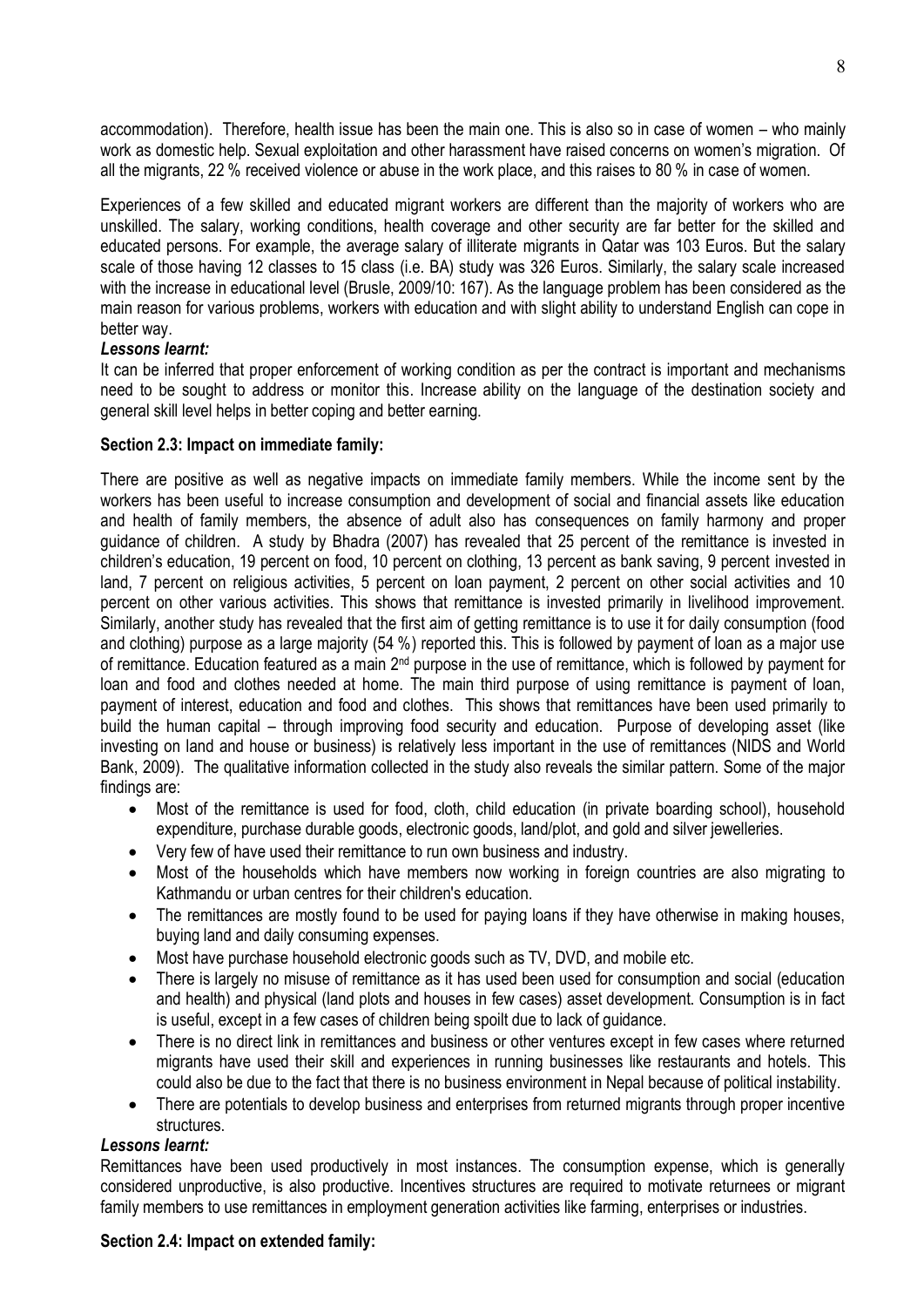The impact on extended family is generally positive except in few cases where family harmony has been disturbed. It is also because of the extended family that the adverse impact of absence father and mother has been largely avoided. But the problem of the elderly has become severe as they have no other mechanisms to support themselves except the dependence on children. A large number of newspapers have reported this from time to time based on their visits to rural areas. This is a case in a society which is in transition but without any alternative mechanisms to support the elderly. In the urban areas, the concept of elderly house is developing precisely because of this, but this is more limited to wealthier persons. In rural areas this has not yet developed. The work load on women has generally increased. They have to meet their children"s modern aspirations and also look after the house. Family breakdown are now reported, though the cases are few. Still the extended family system is helping to save the marriages and to care for the children left behind. Otherwise, there would have been various problems.

The extended family system and the social obligation to look after the extended family members have helped to a small extent in distribution of income, especially during the crisis. In a study, it was revealed that a significant number of non-migrant households were getting remittances, especially kind remittances, and this was sent by the member of the extended family system (NIDS and World Bank, 2009). However, this may be of just a symbolic nature, but the migrants' help during crisis is crucial. It is reported in a study that sometimes a returnee migrants are overwhelmed with the social obligation to support others. As a result, they try to relocate themselves at least for some period. But the successful migrants have relocated themselves in most of the cases, especially to urban areas. A few unsuccessful cases of migration have also been a big issue as this has ruined the family. The issue of STDs and HIV/AIDS resulting from migration, especially to India, has become serious and is affecting the whole family adversely. This is high particularly in mid west and far west regions. A study conducted in Doti (which is similar to other areas of mid and far west in terms of migration to India) in 2001 revealed that 11 of 137 men (8%) were positive for HIV infection and 30 men (22%) had syphilis. The respondents, especially the migrant-returnees from Mumbai, were engaging in risky behaviors such as pre- or extramarital sex, and sex with multiple partners, including sex workers. This study revealed high HIV and syphilis prevalence among the male migrant-returnees and non-migrants in far western Nepal where migration to Mumbai is common (Poudel et al, 2003).

#### *Lessons learnt:*

Extended family system is still useful to avoid adverse impact, and thus, there are also benefits from migrants for the extended families. The problem of elderly people is becoming serious.

# **Section 2.5: Impact on community development:**

There are strong evidences to support the case that migration and remittances have helped in community development through support in education, religious institutions or in infrastructural development. A study (NIDS and World Bank, 2009) revealed that 32 % communities experienced much improvement in their condition because of migration and remittances; 56 % communities experienced somewhat improvement in their condition; 9 % communities did not experience change in their economic condition, and only 4 % experienced decline in economic condition. The qualitative survey also revealed that the following the ways in which community development has been supported by migration and remittances.

- A very few have also contributed in the development of infrastructures of their communities such as road, communication, electricity etc. They have donated money for this purpose. In their return trip they do so. For example, in Annapurna region, a cultural program is organized at the house where a returned migrant has come and he is asked to donate for the development of community. The fund is used in various purposes – in schools, health post, water supply and the like. In Dharan, migrants built the Tower with clock. There are plenty of cases where migrants have invested in religious institutions and in charity.
- Returned migrants show interest to educate their daughters also. They are more gender sensitive as they have seen women working in good places. They are also concerned about the environment, health and sanitation of their locality.
- They are also able to take leadership role in the villages. Their exposure to outside world
- Technical skills learnt migrants are also useful in society. For example, in Baglung, it was reported that it is because of the retired Indian army personnel that they are able to run vehicles in rural roads.
- Financial co-operatives have increased exponentially in Nepal both in urban and rural areas. Remittances have been useful for this.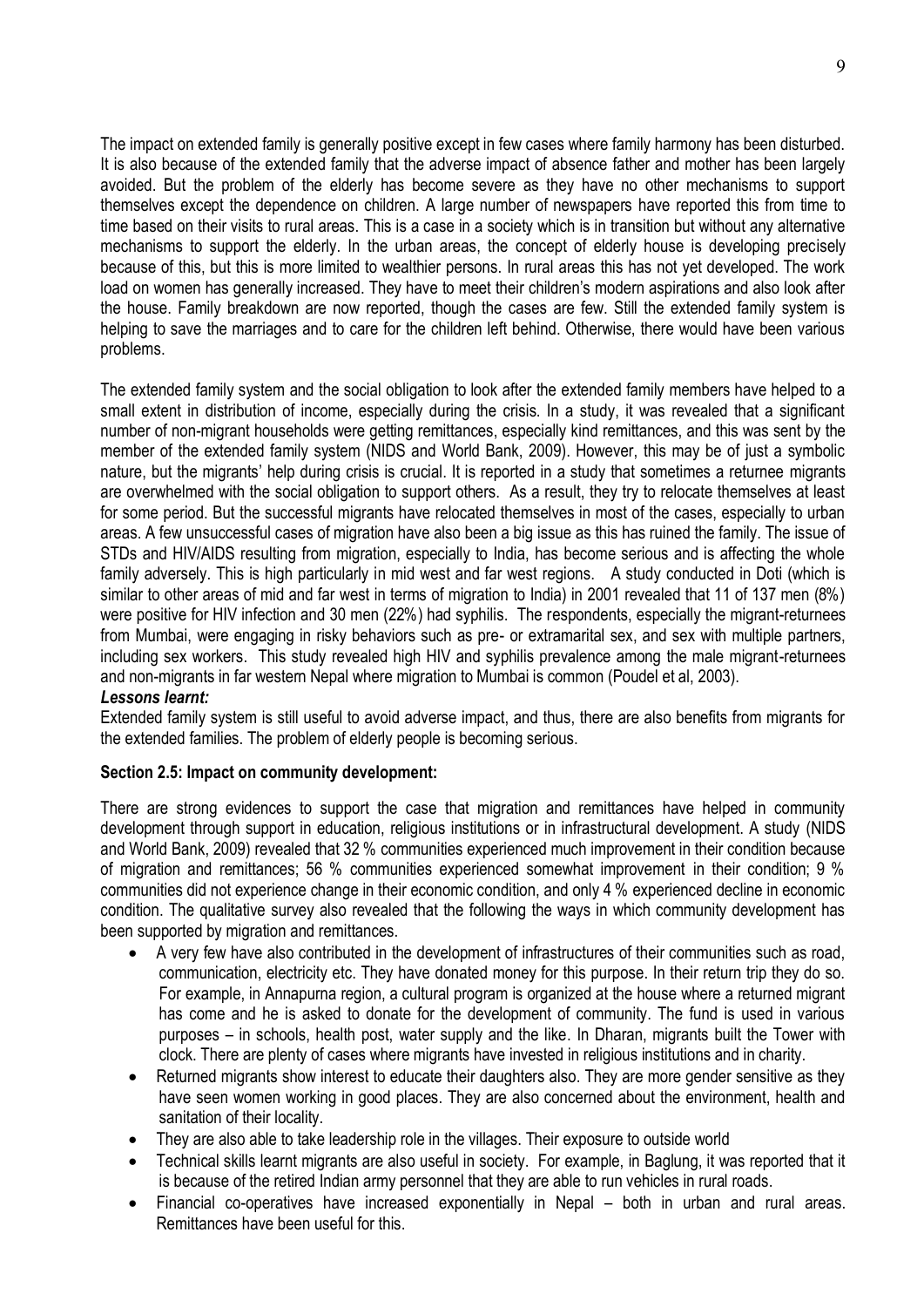# *Lessons learnt:*

There are many small ways that migrants have been contributing to community development and this is especially so where communities have developed mechanisms to recognize the migrants' contribution. The social prestige and recognition have motivated them to contribute.

## **Section 2.6: Impact on local economy:**

The local economy has been boosted by migrants through two ways – firstly, employment opportunities and businesses for various service providers and, secondly, through the investment or expenses of remittances and purchase of services like education and health. The network of recruitment agencies and other service providers has reached right to the village level. It has created job opportunities. There are agents and subagents, remittance transfer agencies and others even at the local level and they have got jobs and income. Communication centres have also opened in every nook and corners in order to provide service to migrant families.

Expenses of migrants at the local level have led to increase in businesses. The main development is the growing establishment of private boarding schools in villages and local market centres. Generally migrant families send their children there. The other development is the construction of houses by the migrants and employment created there of. In urban areas and market centres, the persons building new houses are mainly the migrants because farmers are not able to do that as there is little agrarian surplus. The booming urban centres in Nepal are supported by remittances and are creating employment.

Even though there is no direct link between remittances and farming – rather farming has declined due to various reasons – in Nepal, there are cases of returned migrants or the migrants investing in businesses in urban centres. These businesses are mainly the restaurants, hotels, resorts, and grocery stores. For example, migrants from Japan have opened good restaurants in Pokhara. Retired Indian army personnel in Nepal have invested in driving institutes and transportation services, mechanic repair centres and the like.

With migration, access of women to local and regional markets has increased. They have to make decisions to invest remittances and increase mobility to have access to education and health facilities. As a result, women have also stayed alone in market centres for this purpose leaving the rural house. The women's ability to deal in the local and regional market has increased in recent times.

# *Lessons learnt:*

Local economy has been supported by the expenditure or investment of remittances and activities of the migrant workers. This is mainly so as the surplus is not generated from the farming. As the remittances are mainly invested in urban areas, rural areas lack economic boost, except for the aim to maintain subsistence.

#### **Section 2.7: Impact on national economy:**

Remittances and migration have contributed in overall economic growth and poverty reduction. The available data shows that dependence of Nepalese economy on GDP has been growing at a fast rate. Remittances contributed to 15.6 % to GDP in 2005/06 and to 23.6 % in 2009/2010 (GoN and IoM, 2010). This remittance includes both workers' remittances as well as pension remittances (pension of workers who previously worked in foreign countries). However, the contribution of pension remittances is low – around 1.8 % only. A large part of this remittance is from short-term contract workers in foreign countries. Only about 12 % of the remittances is from internal migration, and so the remittances from short-term contract workers would be about 20.8 % of the GDP in 2009/2010. Remittances have also become a main source of foreign exchange. For example, it contributes to foreign exchange eight times more than the tourism. It is three times more than the export income and five times more than the official foreign aid. In recent times, it has also helped in maintaining the positive balance in the "balance of payment" of the country. At the macro-level, the whole foreign employment sector contributes significantly in government revenue and in generating employment to about 0.34 million people daily in the country. Therefore, in terms of employment generation in the country, it has also been playing a significant role (GoN and IoM, 2009).

The main impact of remittances in poverty reduction has come from its contribution to household economy. In 1995/96, about 23.4 percent households received remittances, which increased to 31.9 percent in 2003/04. The remittance per remittance-receiving household has increased consistently in these periods. From 1995/96 to 2008,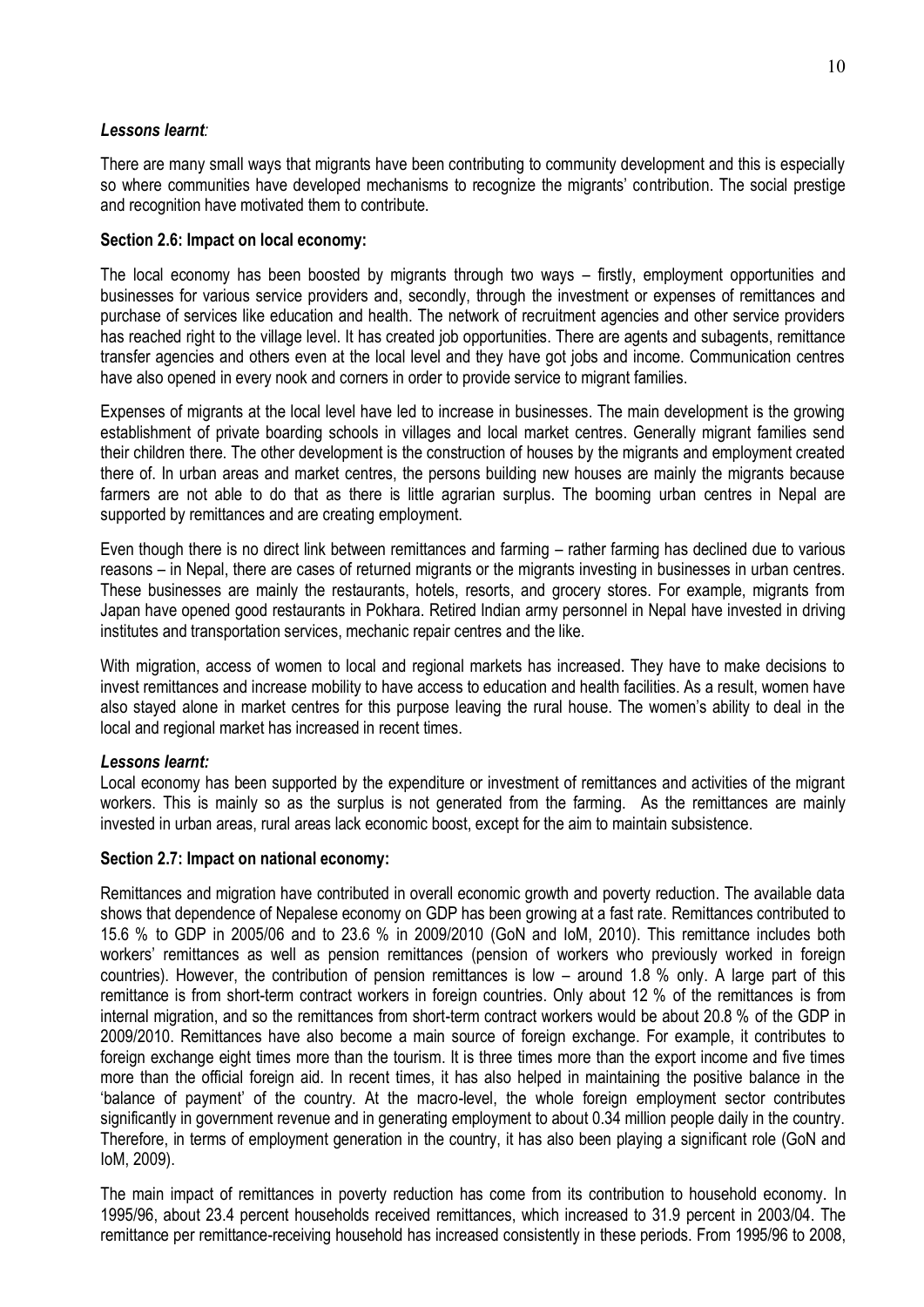the remittance per household (of remittance receiving households) has nearly quadrupled. In these periods, remittance from Nepal and India has also been declining steadily, but from other countries it has increased significantly, from 22.4 percent of total remittance in 1995/96 to about 70 percent in 2008 (GoN and IoM, 2010).

Remittance at the household level has also played important role in the reduction of poverty. For example, it has helped in reducing poverty rate from 41.76 percent in 1995/96 to 30.85 percent in 2003/04. If there was no increase in remittances, poverty would have dropped by 4.8 percent point instead of 10.9 percent point (CBS et al 2006). National Planning Commission has estimated in 2009 that poverty rate has dropped to 25.4 % - mainly due to remittances. Remittances contributed to 20 % of the poverty reduction in the period from 1995/96 to 2003/04 (Lokshin et al, 2010: 331). If there were no increase in remittances in that period, poverty would have come down to 33.6 % only, instead of 31.9 %. But still poorest 20 percent have not got this opportunity to get remittances (CBS et al 2006). They are not able to do that as they lack funds for initial investment and social network needed for out-migration.

Apart from direct income from remittances for the households, there are other impacts of labour migration. A major impact of people taking part in migration and injection of remittance income is diversification in livelihoods and greater ownership and acquirement of assets and capitals (Thieme and Wyss, 2005). This study reveals that the main outcomes of migration are increased financial capital, education of the children, migration-specific knowledge, and increased social capital. This enlarged asset endowment lowers both investment costs and risks involved in migration, and thereby increases its potential net return.

#### *Lessons learnt:*

Short-term contract work in foreign countries has been able to employ the young people that come into labour market every year, and it is growing every year. Remittances are still low and there are scopes to increase remittances by reducing the cost of migration and sending money and by improving the skills. Labour migration could be one of the effective ways to reduce poverty. There is lack of effective mechanisms (incentives) to link remittances with internal economic growth of the country, and this is necessary for the sustainable development or economic growth.

#### **Section 2.8: Impact on host country:**

There is no study or proper understanding on how migrant workers from Nepal have contributed in the economy of the host countries. As a matter of fact, all the concerns are on impact on sending countries. Because of this, received countries some time consider that by accepting workers from sending countries they are only helping the sending countries.

A large number of Nepali workers are now working in Gulf countries and Malaysia, and mainly in construction sector. In Malaysia, they are also working in factories and as security guards. Nepali women in these countries are working as domestic help. They are certainly helping to develop their economy and making the households capable to leverage their members, particularly women, free to work or participate in the outside economy. This has certainly been beneficial to the people and the economy in host countries.

Most migrant workers have worked in a condition where human rights are abused and working conditions are not in accordance to the principle of "decent works". Many have worked at below market wage rate, i.e., they get less than what the local person would get for the same work and the same working condition. To take an example, it is often reported that Nepali workers just get 25 % of the wage rates of a Japanese person involved in the same work with same working condition. This would obviously mean greater contribution from the migrant workers. The goods and commodities so produced or the services so provided become cheap, and this would also help the local residents in securing their livelihoods.

Another area of Nepali workers, especially female, is the care service for the aged and sick and disabled. By working hard and with low wages, migrant women are contributing to the national economy. In the absence of these workers, families and the state would need to invest more. This has also made the children or family members of these elderly and sick people to work fully in the market.

The host countries are getting the services of these young, often educated and skilled, persons without incurring any cost for raising them and educating or training them. This is a big advantage for the host countries, but these cannot be quantified a studies have not been done in this area in Nepal.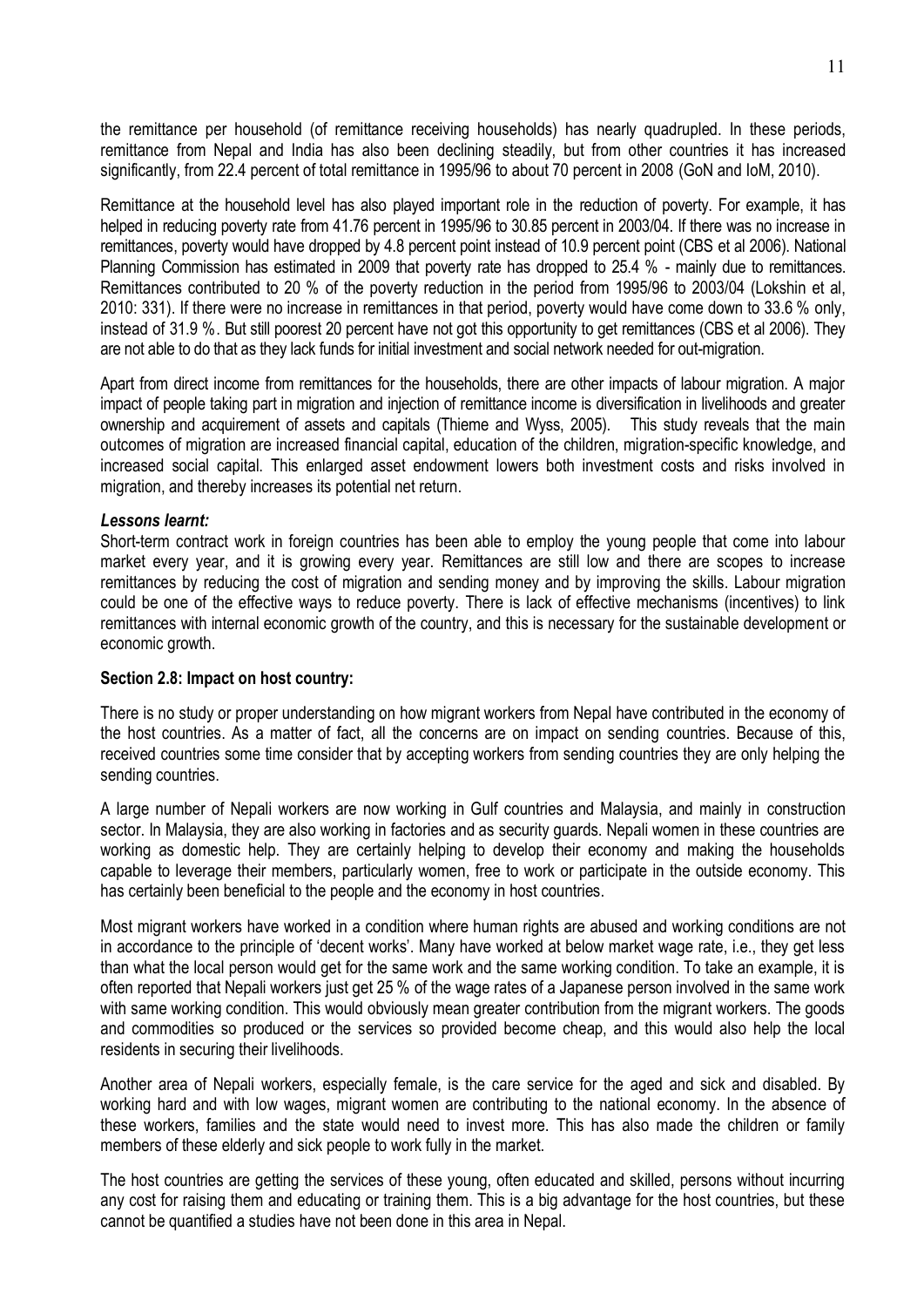# *Lessons learnt:*

A study or an understanding is needed on how and to what extent migrants workers are contributing to host country. If possible this needs to be quantified so that it could become an advocacy tolls for the greater benefits of the migrant workers.

# **Section 2.9: Research gaps:**

Some gaps in the knowledge on this type of migration are:

- At present, government and policy makers are only concerned with brining more remittances, and there is not much understanding as to how migration and remittances is contributing to the local economy, especially the household (for all members including extended family members) and community economy. Detailed ethnographic studies are required in different socio-economic and geographical locations.
- The knowledge of how migrant labourers are contributing in the economy and society of host countries is lacking. Such studies could be effectively conducted by a South Asian organization to cover migrants from all countries of South Asia and conduct studies in host countries. A detailed survey and ethnographic methods are required for this. FGDs with workers in host countries also need to be done for this for quick understanding of the situation.
- The role played by rural to urban migration by remittances is not fully understood particularly from the perspective of transferring of remittances from rural areas.
- The knowledge on the skills of the returning migrants and possibility to utilize these skills is still lacking. This needs to cover the incentives structures required to motivate them to use those learnt skills.

# **Section III: Cross border population movements<sup>5</sup> both regular and irregular**

# *3.1: Introduction:*

1

Cross border movement of people in the context of Nepal include mainly the movement of people between Nepal and India. As his movement is open, there is also no record available of this movement<sup>6</sup>. Apart from this, Nepali migrants have also been leaving the country for short term work in other countries through a contract between employers and workers. This has already been covered under section II. Nepalis have also been moving to other countries as immigrants, for studies, visits and pilgrimage, and as refugees. In the same line, Nepal has also been receiving refugees, particularly Bhutenese refuges and Tibetan refugees and a few from African countries. But by far the cross border movement of population include mainly the movement of people between Nepal and India. A small number of Nepalis still work in Indian armies (about 50,000) and British armies (about 5,000) (Adhikari, 2006). The main source of data for cross border movement is the census data. This includes people leaving the country and entering the country. The limitation of the census is that it covers people living in overseas countries for more than six months. This means that movements for less than six months are not covered in census reports. In fact this type of seasonal movement – dominates the migration between Nepal and India. The census report of 2001 shows that 762,181 people of Nepal were living in foreign countries, of which 589,050 (or 77.3 %) were living in India. This population constituted 3.4 % of the resident population of Nepal. This proportion was 2.7 % in 1981 and 3.6 % in 1991. In 2001, women comprised 10.9 % of the absentee population (living in foreign countries). This proportion was 18.5 % in 1981, 16.8 % in 1991 (Kansakar, 2006). The volume of absentee population is, in fact, growing. A recent and comprehensive study conducted by NIDS and World Bank (2009) reveals that there are about 2.02 million Nepalis working in other countries. Of these 0.88 million (43.74 percent) were working in India and the rest (1.13 million or 56.26 percent) in other countries. Except India, the other countries which are important in terms of volume of migration are Qatar, Malaysia, Saudi Arabia, UAE and Kuwait. The study of NIDS and World Bank (2009) has revealed that only about 8.36 percent of the labor migrants are female and 91.64 percent are male. Another study had estimated that 10 percent of the migrants are women (NIDS and UNIFEM, 2006). Generally Nepali migrants work in menial jobs in India or in other countries.

<sup>&</sup>lt;sup>5</sup> Here the cross-border movement of population includes people crossing the national border of sovereign states and the process involved in crossing this border. This could include migration for employment, seasonal mobility, non-legal migration, religious pilgrimage, permanent settlements, refugeeism as forced migration, state-sponsored movements, brain drain and 'reversals' of drain, forms of returneeism and environmental migration.

<sup>&</sup>lt;sup>6</sup> There is no restriction and no document of entry is required except for those using the air-plane; there is no restriction in employment and citizenlike treatment is to be given to people of each other country.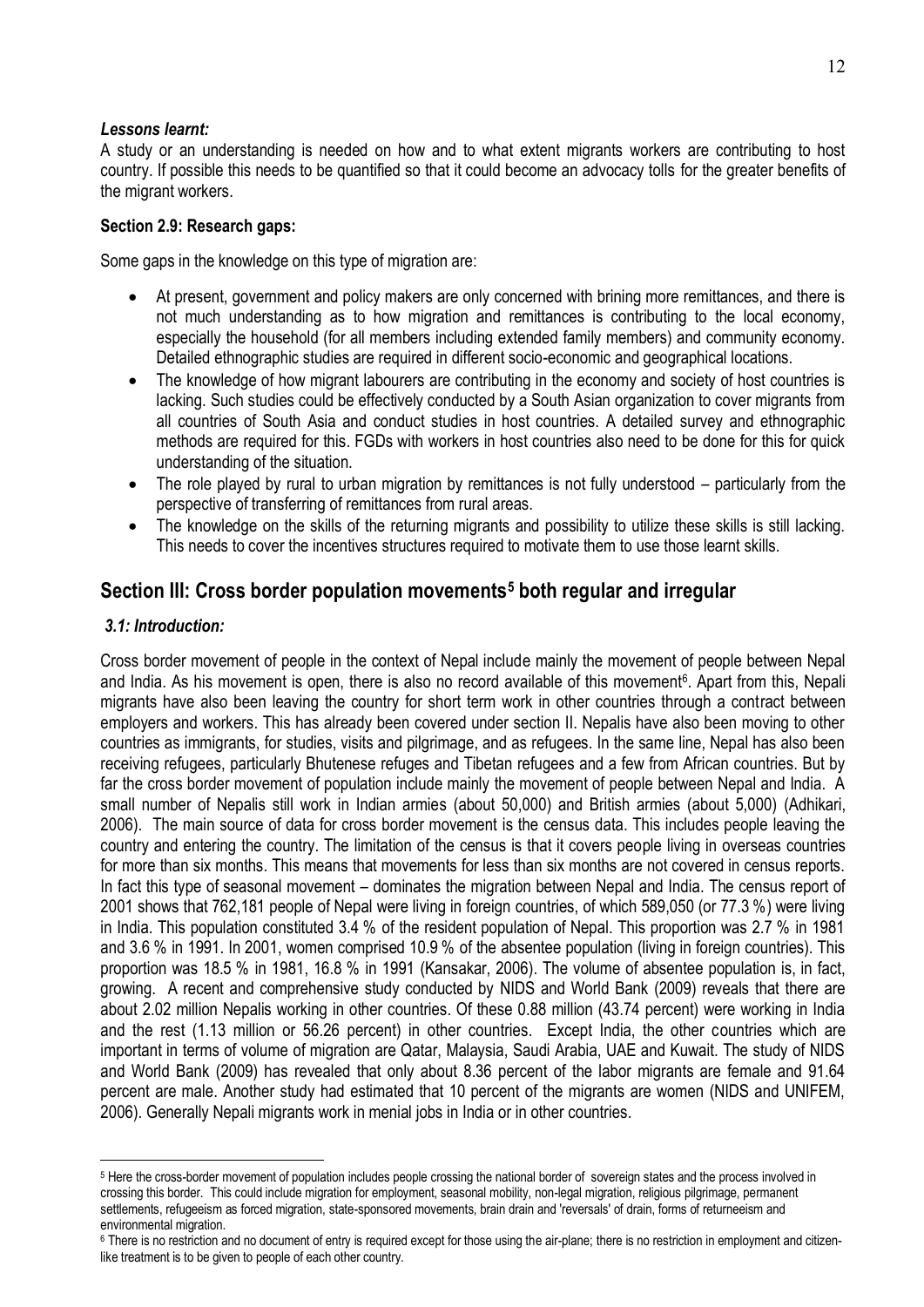The census data gives a much smaller volume of Nepali migrants to foreign countries. For example, according to the data from the Department of Foreign Employment (DoFE, 2010), 1.72 million Nepalis went to foreign countries from 1993/94 to 2009/2010 (i.e., Mid-July 2010). In the year 2009-2010, 294,094 (284,038 male and 10,056 female) went for work in foreign countries other than India. These were the people taking permission from the government for the work. People going for work through irregular channels are not covered by official data. Therefore, their number is difficult to estimate. According to informed sources, about 40 percent of the total labor outflow takes place through irregular channels. This means about 412,000 Nepalis went to foreign countries for the work.

The important destination countries of Nepali migrants are India, Malaysia, Qatar, Saudi Arabia, United Arab Emiritus, Kuwait, Bahrain, Oman, Lebanon and Israel. India is certainly most important destination for Nepali workers, but there is no official estimation of this migrant workers population. The estimate range from 0.8 million to 3 million (Adhikari, 2006). Government data shows that 0.56 million Nepali went to Malaysia in the period from 1993-2010 followed by Qatar (0.48 million), Saudi Arabia (0.34 million), UAE (0.21 million), Kuwait (0.024 million). There are 108 countries in which Nepalis have gone to work. Considering the women migrant workers only, the most important destination countries are: Lebanon, Kuwait, UAE, Isaerel, Bahrain, Oman, Qatar, Malaysia, Macau, and Saudi Arabia. Again this is based on official record, but, as discussed above, many more women migrate for work than as revealed from this data.

There is not much concern on the immigrant workers in Nepal. There is no record of Indian workers in Nepal as they come freely and without any documents. The estimates of Indian workers in Nepal range from 0.58 million to 2.0 million. Apart from Indians, the government record showed that there are about 5,000 foreigners (in addition to Indians) working in Nepal with work-permission. Most of them have come for donor-supported projects. There are about 89,500 Bhutanese refugees, 21,500 Tibetan refugees and 3,000 other refugees from Africa (NIDS, 2010). The census report of 2001 reveals that there were 608,092 foreign born people living in Nepal then. Of them 70.7 % were born in India (Kansakar, 2006).

A majority of international migrants in Nepal are engaged in skilled and semi-skilled work in trade and service. Many of them also work as vendors, plumbers, electricians, carpenters, tailors and barbers.

The movement across the borders was also affected by political conflict (1996-2006) in Nepal. It is difficult to estimate people going to other countries because of the conflict, but the estimate ranges from 37,000 to 400,000, and a large majority of them had gone to India<sup>7</sup>. But after the conclusion of the armed conflict, many of them also returned to Nepal (Adhikari, 2006).

Seasonal migration across the border between Nepal and India is another feature of the cross border movement of people. It has taken place due to both pull and push factors. It is again difficult to estimate the volume of this migration. Nepalese from mid west and far west go to India for seasonal work and come back to involve in farming. It is estimated that up to 70 % households in mid west and far west Nepal have at least a member that goes to India for work. People from Tarai Nepal, particularly eastern Tarai, go to India to work in farming during the peak farming season. On the other hand, a large number of Indian people form Bihar and UP also come to Tarai, Nepal, to work on farming on a seasonal basis. This seasonal migration is basically done to earn some income during the slack farm period. The wage differential is the cause of seasonal migration. Wage rates are generally higher in India and non-farm sector than in agricultural sector. Seasonal migration is the main livelihood source of the poor households in villages (Gill, 2003).

Nepali women also migrate to India for work. They go to India through their husbands or family members and work as domestic help. There is an increasing trend of taking young girl to look after the children of nuclear families in urban centres like New Delhi so that women employer can take part in formal job. Another category of women working in India are the trafficked women. It is estimated that 5,000 to 7,000 girls are trafficked from Nepal to India and other neighboring countries every year and about 200,000 Nepalis girls and women are currently working in the sex industry in India (TIP, 2008).

Education has also become a new cause for cross-border migration. Nepalese students are dispersed all over the world - from nearby countries like India, Pakistan, China, and Bangladesh, to countries in the east like Japan,

<sup>&</sup>lt;u>.</u> <sup>7</sup> Global IDP Report, Sept. 2004, p. 48.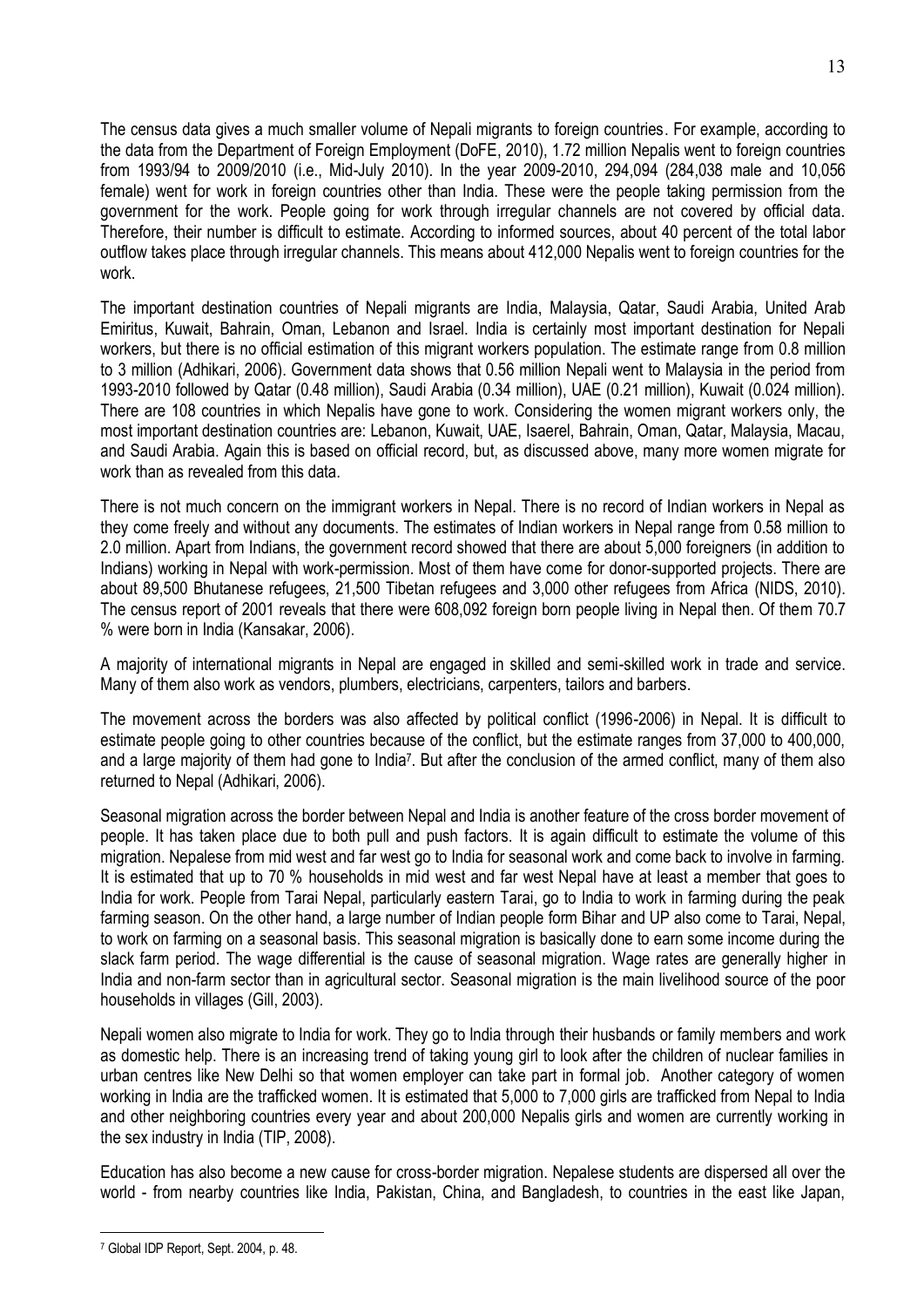Korea, and Singapore, to those further away in Europe, such as Germany, Belgium, Denmark, France, Finland and Switzerland, and North America- in the pursuit of education. In total, an aggregate of around 24,000 Nepalese are spread out in well over 55 countries worldwide, according to the Ministry of Education of Nepal, and this excludes India as Nepali students do not require permission from the Ministry for study in India. The number of Nepali students in India could be very large.

# **Section 3.2 Impact on migrant:**

Most people who moved from Nepal to India as short-term or seasonal or temporary workers do not earn much. But it is done due to compulsion or poverty at home, conflict or the tradition of migrating. For example, a Nepalis earns, on average, about IRs 2,000 a month in India, but this is also high considering that there is lack of employment within the villages. However, the income level varied a lot with education and nature of job. A large number of migrants, almost 40 %, earned from IRs 1,000 to 2,000 in a month. The cooks, *chaukidar* (watchman), factory workers, experience gardener and the like were found to get this much of salary. These people when they work in formal institutions like companies, big restaurants and hotels and get experience, they will start to get IRs 2,000 to 3,000 a month. Permanent job holders in formal institutions like banks, army, universities, factories and companies were said to get more than IRs 3,000 a month. Only one in four migrants was found to get this level of salary (Adhikari, 2006).

The type of work in destination countries is also different. Most labourers work in both formal and informal sectors, but mostly as menial workers. Most of these jobs required no skills and education. The most common jobs undertaken by migrants in India were *chaukidar* (security guard), portering, domestic help and general unskilled labour work. Chaukidar was the most sought after work by Nepali migrants, but this seems to have been difficult in recent years. The more and more formalization of 'security jobs' by security companies like 'group four' is reducing the opportunities for Nepalese. Analysis of the work also reveals that there is a direct correlation between educational status and the nature of work. Poor and illiterate people were found to work in informal sector like domestic help, watchman, portering, farm labor and hotel/restaurant workers. Prior to migration, most of them worked in farming. The income level also varied with the age and strength. The Nepali migrants in India who are young prefer to work as porter and get more money.

The case of Indian migrants is slightly different. While, a relatively more Indians who come to Nepal are skilled and educated and are involved in professional work or trade, a large number of them also work as Nepali migrants in India. But, it is widely reported that their income is higher than that of Nepalis in India.

The treaty that guides the population movement between Nepal and India has a provision for citizen-like treatment for the citizen of each other country. But, there are concerns raised from time to time about the security of migrants because of their nationality. Nepali migrants are generally robbed while travelling to return home. Increasingly, Nepalis are also illogically implicated in crimes and such cases are unnecessarily given more attention in the media. In Nepal also, poor Indian workers face the wrath of "nationalistic sentiments" spread by the leaders and are abused. Therefore, securitization of workers is a big problem.

The problem of STDs and HIV/AIDS are becoming serious especially with people coming from India. Women who worked in commercial sex in Mumbai registered the highest HIV prevalence (50 percent), followed by those who worked in other areas of India (7.4 percent). Women sex workers who never worked in India had far lower prevalence (1.2 percent) than those who had worked in India (Ausaid, 2002). Male migrants, particularly those who go to Indian cities (mainly Mumbai) for work, are also vulnerable to HIV/AIDS. A study conducted in 2001 in Doti district in the far western region found that 10% of male migrants returning from Mumbai had been infected with HIV. The situation found in Doti district is common to among other districts of that region (Paudyal et al, 2001).

The cross border migration has also helped to change the skill and occupational experience, especially of Nepali migrants. The non-farm skills are gained by Nepali migrants after migration to India as such opportunities are less in Nepal itself.

*Lessons learnt:* There are several lessons from the present impact of cross-border migration. The main being that migrant have moved across the border for various reasons, the main being the work in India, followed by education in India and then to other countries, and as refugees and internally displaced persons. The main form of crossborder migration is undertaken mainly for livelihood security and to augment the income at home. The increased risk from this form of migration is HIV/AIDS and STDs.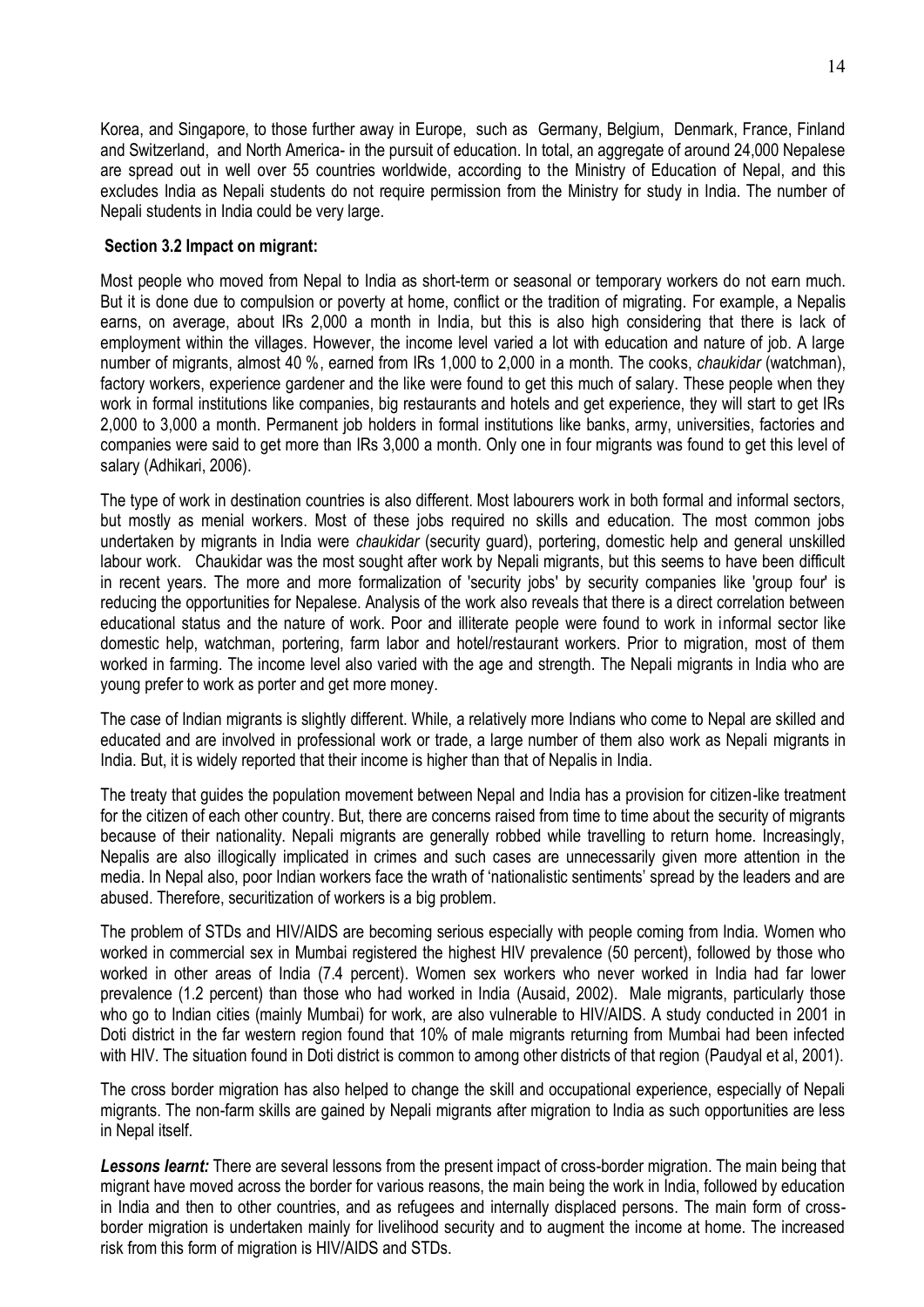#### **Section 3.3: Impact on immediate family:**

Two main impacts that are evident form cross border movement of population, especially the movement between Nepal and India, are slight economic improvement of a few migrants and improvement in skill level and occupational mobility. But the experience in this regard is different between Nepali and Indian migrants and of different types of migrants and their occupation.

Nepalis who worked in India in army jobs are better placed and this movement has greater impacts on family members as they would also get medical and other supports from Indian government. However, this could also be termed as special type of cross-border movement not common in other countries. Similarly, Indian government helps through various welfare programmes in the communities from where army personnel originate. There are also greater financial benefits in this type of movement including the pension benefits extending up to second generation.

In other types of cross border movement between Nepal and India, there are not much financial and other benefits for the individual as well as the family members. A study has shown that Nepali migrants in India have slightly improved their economic position. The main impact being that they have been able to stop the degradation of their economic position. This was seen to some extent in about 60 percent households where member working in India sent some remittances. About 25% migrants did not send any remittances as this was just enough for survival. This study has also shown that about 2 % migrants could improve their position from 'medium to rich', and they were mainly the retired army officers. There is also a shift in the economic position of a small section of migrant families - from 'very poor' to 'poor', and from 'poor to middle class'. About 6-7 % respondents seem to make such improvement in their class position. In case of Indian people coming to India, they could also improve their economic position, but there is great variation in improvement across occupational groups (Adhikari, 2006).

The easy movement to India has to some extent helped Nepalis, especially the middle class, to access the medical facilities and educational facilities. People suffering from severe problems in Kathmandu tend to go to India for treatment. Moreover, many people go to India for education. Nepali migrants working in India with long term jobs have also been able to send their children in the schools and universities there. Similarly, a large number of Indians come to Nepal to get special treatment related eye problem. In fact, the open border has helped the people of both countries to move across and receive best services available.

The cross-border movement which helps to establish network and social capital is useful for other people in the family. This has helped the family members to go to India for medical treatment and education also.

# **3.4: Impact on extended family:**

The main advantage or impact of the cross border movement is that the person who has gone to India, or other countries for that purpose, becomes a social capital for the extended family members. Therefore, other extended young men can have a link and short-term support for further migration. In case of India, this also becomes a way for the elderly to go for medical support.

The positive impact of cross border migration and its ripple impacts to other extended family circle also depend on the nature of job and income level in India. It has to be borne in mind that an overwhelmingly majority of Nepali migrants in India is from poor economic background and they are also doing menial and low income work in India. They are also not making a large savings to invest in Nepal. However, people working in Indian army and a few professionals working in IT and medical sector in India do make some savings. There are evidences that that support their extended family members during emergencies or provide loan with no interest. Some of them also support education fees for the extended family kids.

#### **3.5: Impact on community development:**

The impact of cross border movement of people, especially to India, for community development is not that significant. This is so because this is a kind of marginal migration for an overwhelmingly majority of people who move to India. Therefore, their benefits usually rest within the migrants or move to the households, and rarely to extended family. The community development impact is less. However, it also depends on income level of migrants and their occupational pattern. For example, retired army personnel are involved in community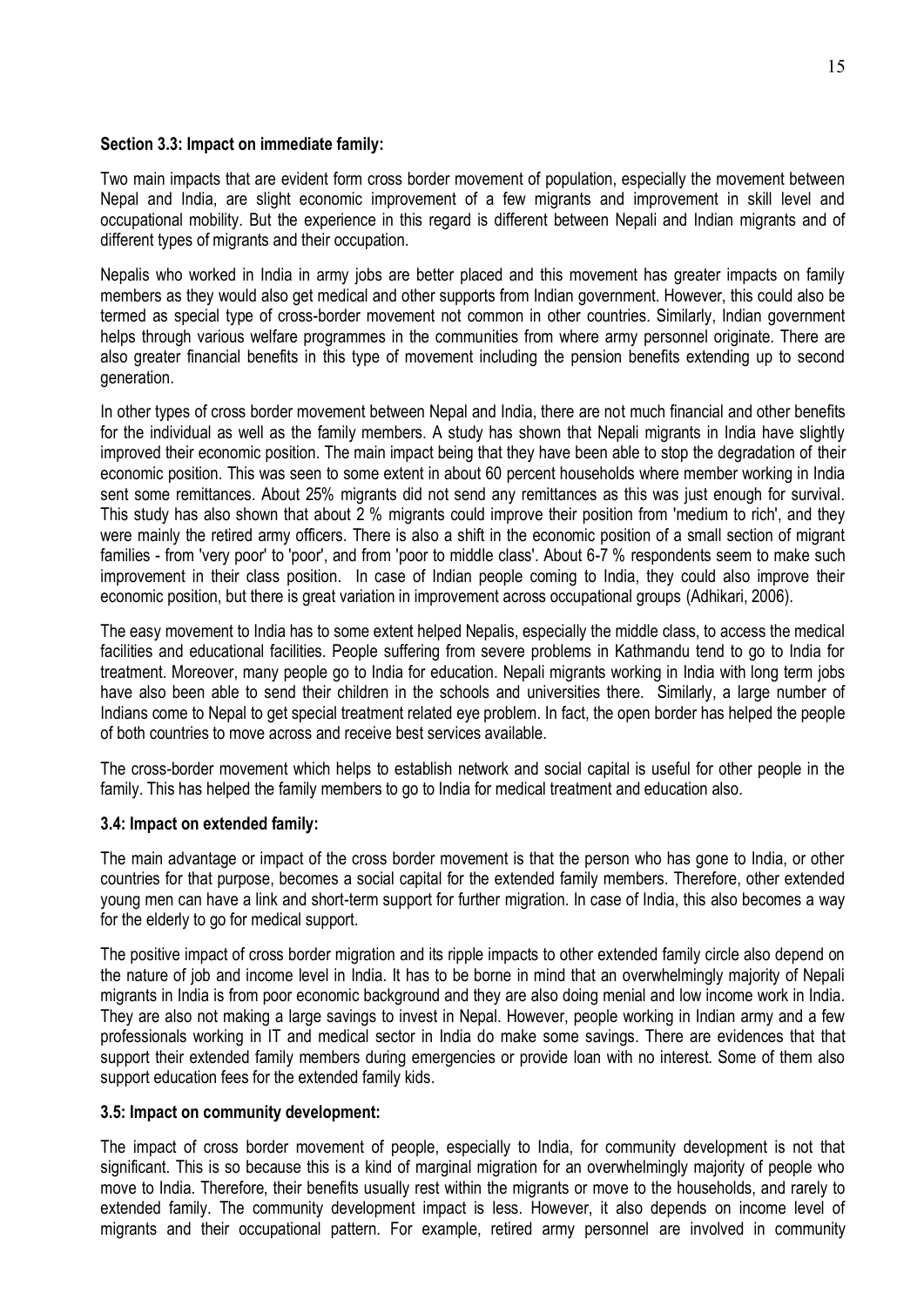development work and also invest some money for community development to further their social prestige. The discipline and other behaviour of such army personnel have also created good impacts in the communities.

The cross border movement between Nepal and India is also done for the religious purpose. Indian people come to Nepal for religious purpose. A few cases of their investment for religious purpose are also seen. Religious schools are also supported. But this kind of impacts has come from more political purpose. Nevertheless there are people who benefit from these endeavours for their livelihoods.

## **Section 3.6: Contribution to local economy:**

The advantage of the cross border movement in local economy is less from economic intervention but more from skill exchange and knowledge. As stated earlier, there is not much economic gain from migration to India except for deriving some income to purchase food and clothes and other necessities at the household level. Only a few migrants in India have become well off and generate savings for investment in Nepal. The exception could be of few high level personnel in Indian army who have invested in businesses and house construction. This has certainly helped in boosting local economy to certain extent. But, in general, businesses get some income because people derive some income in India.

The skill learnt in India seems more useful for local economy. For example, a study has shown that those returning from India establish some small shops in the village. They have also taken the wage employment in large numbers, which was due to combination of skill improvement and greater disposal to work on wage basis. In many urban centres in Nepal, particularly Kathmandu, the return migrants from India have established many restaurants, especially those that serve Tandoori and other foods. They provide cheap food also. Many taxi drivers are return migrants. In rural areas and difficult roads, ex-army personnel are considered good drivers. The mechanical and industrial skills are easily learnt in India and these skills have been useful (Adhikari, 2006).

#### **3.7: Impacts on national economy:**

There is no separate analysis of remittances entering from Nepal from cross-border movement. Considering the case of Nepal and India also, it is difficult to estimate remittances entering from India to Nepal. The estimate of remittances from India ranges from Rs 6 billion to Rs 40 billion (Seddon, Adhikari and Gurung, 2001). At present, it is estimated that 12 % of the total remittances in Nepal comes from India, which represents about 2.8 % of the GDP of the country. This means about 33 billion Rs. Another source was that of *Himal Khabarpatrika* (2003, 15-29 March: 22-45) which reveals that Rs 31 billion enters into Nepal from India. Here it was assumed that 2.4 million Nepali works in India and of them 1.4 million send remittances at the rate of Rs 1400 in a month. This would mean Rs 23 billion in a year. Similarly 48,000 were assumed to work in Indian army and 105,000 were considered as pension receiver for their past service in the army. This army service would bring Rs 8 billion in a year. The proportion of remittances coming from India has been declining also – from 32.9 % in 1995/96 to 23.2 % in 2003/04 and 14.0 % in 2008-09 (Adhikari, 2006).

Nepal has also benefitted at the initial stage of modernization started since 1950. At that that Nepal did not have skilled human resources. Even there was shortage of teachers in the schools and colleges. These shortages were largely filled by Indian teachers and technicians. Now these teachers and technical persons are educated in Nepal itself. Nepal still fulfils the shortage of especially skilled human resources from India.

The movement of people across the border has been helpful for Nepal to get Indian currencies. There is a huge gap (about Rs 77 billion trade deficit in 2008-09) in trade between Nepal and India as Nepal brings almost all consumables, except a large proportion of food, from India. The currencies required for this large import is balanced through remittances brought by Nepalese workers.

The cross-border movement to India from Nepal has been significant mainly for livelihood security of many poor and lower middle class of households that participate in this migration. This must certainly have been helpful in preventing from deepening of poverty for many. But, cross border migration has not been significant in brining economic prosperity or economic mobility. For many going to India does not cost much, and thus in this sense it is also less risky adventure.

# **Section 3.8: Impact on host country:**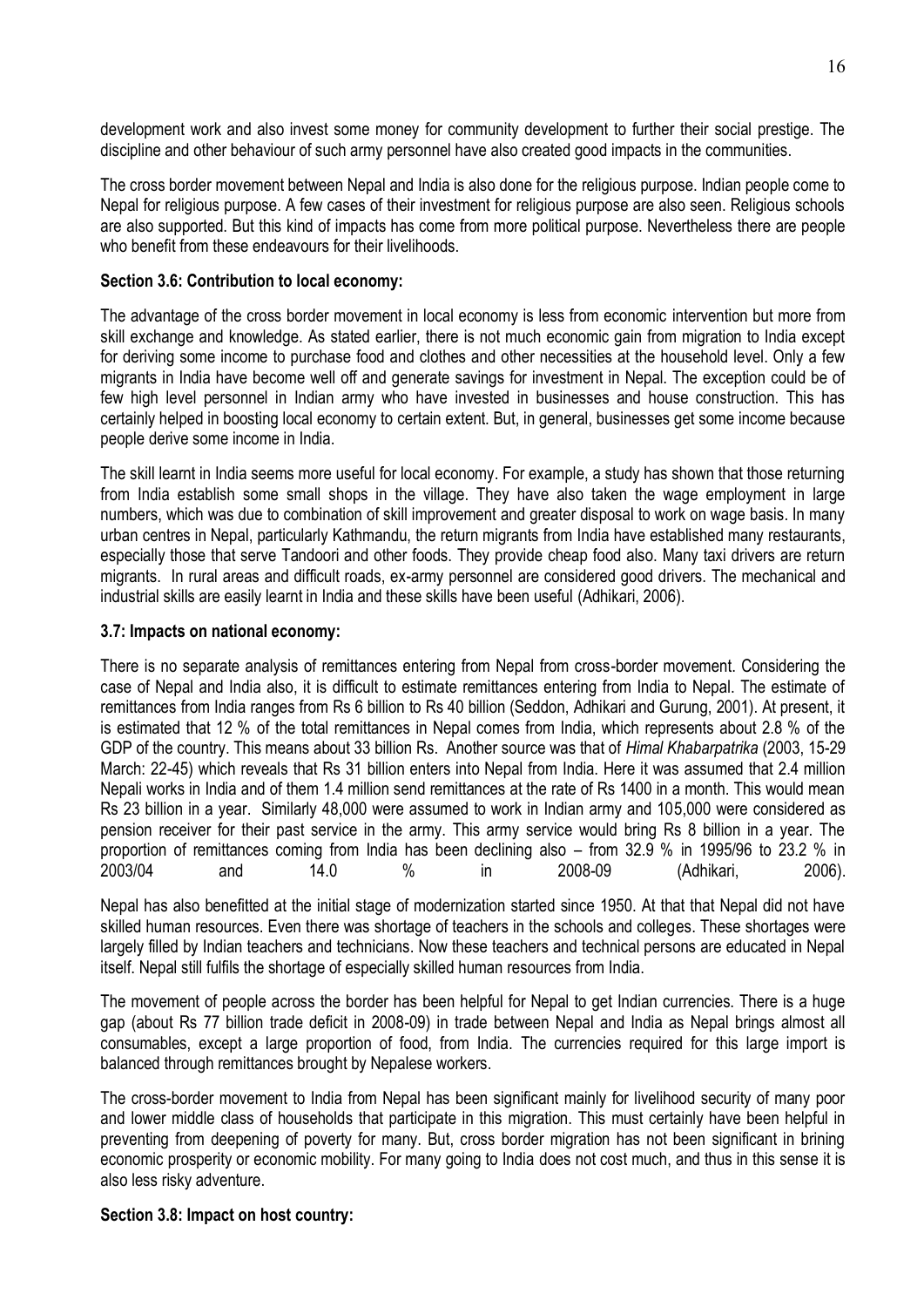Nepali migrants must have contributed a lot in the development and economic security of other people in the host country, particularly India. They work with low wage and work hard. As a result, the cost of production or the cost of services would go down. Nepalis are also useful in particular niche of work in which Indians do not have competency or strength. For example, they have been useful for the security of houses, businesses and the like. This is very important for creating good business environment. Another area of work that Nepalis are employed is the infrastructure construction in high hill areas, farming in the hilly areas and other general activities there like portering. It is said in India that the farming in hilly areas of Uttarchanchal Pradesh would collapse if Nepali workers do not come there. Similarly, Nepalese are helping in the construction and maintenance of road and other infrastructure in high altitude areas.

The urban areas of India have changed in the sense that more and more women now participate in formal employment. Taking the case of Delhi, a large number of young girls are brought from Nepal to look after the young children. Similarly, many women are also helping in domestic work undertaking dirty works like cleaning and washing of the house, clothes and dishes. The service of the army personnel is well regarded as they work risking their lives. In recent times, there is a tendency of young Nepali people to undertake restaurants with new food items from Nepal.

The above are the general benefits that host country like India are getting from migrants from Nepal. But it is difficult to estimate quantitatively the contribution made. Such studies have also not been undertaken.

# **3.9: Identification of research gaps.**

Cross-border movement of population is very large, especially between Nepal and India, but there is not much knowledge as to different types of movements, their purpose and their significance for the migrants, society and national economy. At present, the movement for work is partially captured. Even though the volume of this migration is huge as compared to that of short-term international contract migration, the emphasis for study and policy making is on the later. Particularly, the followings are the research gaps:

- 1. Understanding of different types of movements eg. for work, for medical, for religious purpose and educational purpose – and their significance in Nepal society. The study required for this needs trafficsurveys in the airports and border points along with case studies in hospitals, colleges/universities, factories in the destination countries.
- 2. Knowledge about the impact of Nepali migrants in other countries, especially India is lacking. This requires detailed studies among Nepali migrants in India.
- 3. There is not much understanding of the coping mechanisms or the living and working conditions of migrants including their access to health and educational services in destination countries like India. This also requires ethnographic studies in the locations where Nepali workers are living.
- 4. The gender dimension of the migration in the destination countries and sending societies of the male and female migrants needs to be studied. The demand of workers in the destination countries has changed a lot and this has implications for development.
- 5. The policies of the countries regarding cross-border migration need to be analyzed.

# **Section IV: Diaspora and Immigrants Settlers:**

# **Section 4.1: Introduction:**

Nepalis have been moving to other countries since a long time ago, but their migration to distant countries in North America, Europe, Australia and other countries in Asia is a recent phenomenon. Some of them are working as temporary workers and some are citizen or permanent resident of that country.

The estimation of the volume of diaspora is dependent on its definition. There has been controversy regarding its definition and on who to include and not include. The Nepali diasporas in its true sense include those who have migrated away from Nepal and want to maintain connection to derive "identity" in foreign country from their roots in Nepal and think of helping and being helped by Nepal. Considering this definition all foreign migrants, including labour migrants, come under this definition. In Nepal's context, there are two concepts related to diaspora - 'PNO' and 'NRN'. PNOs are Persons of Nepali Origin who can trace their roots to Nepal but who have taken out citizenship in another country. NRNs are Non-Resident Nepalis who maintain their Nepali citizenship but live abroad (except for South Asian countries or countries under SAARC) for more than 182 days. NRNs include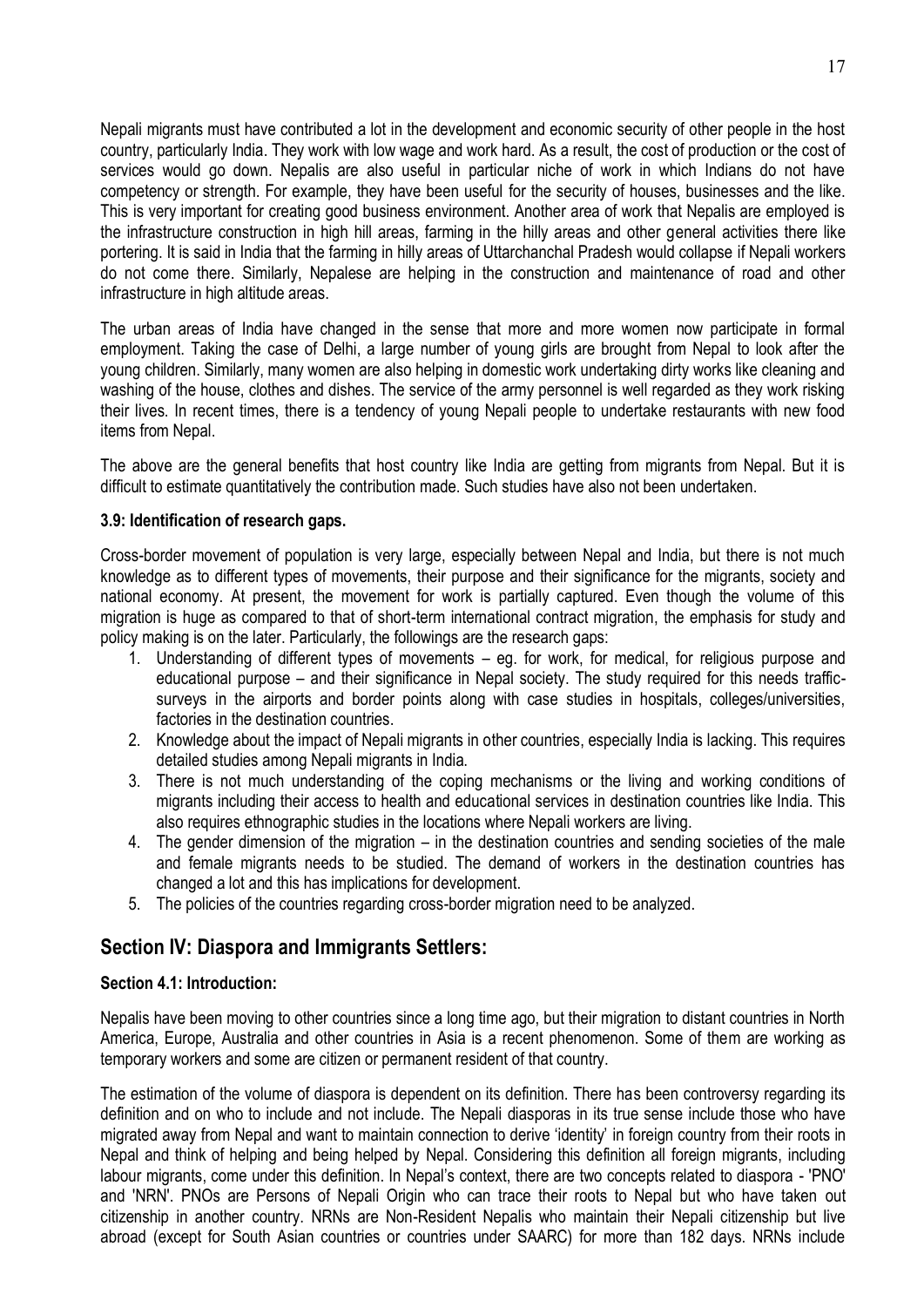business and professional personnel settled in Asia, Europe, the Mid-east or America. Similarly, students, embassy personnel and Nepali soldiers on assignment with UN peace missions are also comprised as NRNs. However, in its true sense of meaning of diaspora, Nepali diaspora should not exclude Nepali people living in countries under SAARC. NRN Association considers that about 2 million is the Nepali diaspora population. The table below exhibits the number of Nepali diaspora communities in different countries around the world.

| Country      | Diaspora population | Country              | Diaspora<br>population |
|--------------|---------------------|----------------------|------------------------|
| India        | 600.000             | Hong Kong            | 73.000                 |
| Myanmar      | 400.000             | Qatar                | 70,000                 |
| Saudi Arabia | 215.000             | United Arab Emirates | 70.000                 |
| Malaysia     | 125,000             | Thailand             | 20,000                 |
| South Korea  | 80.000              | Japan                | 12,000                 |
| Kuwait       | 12,000              | USA/Canada/Mexico    | 10,000                 |
| Australia    | 8,000               | Singapore            | 5,000                  |
| Oman         | 5,000               | Germany              | 4,000                  |
| <b>UK</b>    | 7,000               | France               | 2,000                  |
| Bahrain      | 3.000               | South Africa         | 2.000                  |
| Belgium      | 2.000               | <b>Bangladesh</b>    | 1.000                  |
| China        | 2,000               | <b>Bhutan</b>        | 1,000                  |
| Russia       | 1,000               | <b>Netherlands</b>   | 1,000                  |
| Pakistan     | 1.000               | Philippines          | 1.000                  |
| Portugal     | 1.000               | <b>Maldives</b>      | 400                    |
| Spain        | 500                 | Sri Lanka            | 200                    |

|  |  | Nepali diaspora in different countries |
|--|--|----------------------------------------|
|  |  |                                        |

Source: Nepal Migration Year Book, 2009. Kathmandu: NIDS.

Nepali diaspora living in North America, Europe, Australia, and India also consists of professional and highly educated persons. They have their families established there. On the top of this type of diaspora, there are unskilled workers to a large extent. The diaspora in Malaysia and Gulf States are labour migrants who generally return after completion of their work. They also do not take their families generally. The gender disaggregation of the diaspora is difficult to make. Given that an overwhelmingly large proportion of diaspora, particularly male, have gone to foreign countries in recent decades for short-term work, it can be safely assumed that about 80 % of them are male and 20 % female.

#### **Section 4.2: Impact on immediate and extended family:**

Studies have not been done on diaspora in Nepal. The usually way to understand diaspora is "NRN" – Non-Resident Nepali and "PNO", but PNO are included under NRN in general practice. The activities done by NRN in the community and at the national level are regularly publicized in the newspapers. NRN associations also carry out various activities in Nepal. But the contributions at the family levels are not reported or studied.

The established diasporas certainly have taken their families in the country in which they work or stay. This has generally been useful for the family members in terms of education and health. To take an example, Nepalis established in Australia have taken their immediate and, in some cases extended, family members with them. This has facilitated in the education and health care of the family members. In some cases, they also contribute to education and health care of other family members staying in Nepal. For example, a family in Canberra, Australia, has been helping in the education of a daughter of their maternal uncle. The family has contributed from time to time in medical treatment when the problem arose. A person in Chitawan, Nepal, has two children, and his distant relatives living in US help by paying the tuition fees of his children. There are many cases of this type, but there is no documentation of this practice. A person in Canberra told me that he regularly sends money to Nepal to pay the tuition fees of the children of his brothers. Tuition fee in Nepal is cheap if compared from developed countries perspective. As a result, this does not create a load on the diasporas who are undertaking these activities. On the other hand, this gives a sense of feeling and a "name" for them. Therefore, it is usually seen that diasporas, especially those established in developed countries, do some philanthropy work in Nepal. A few cases of enterprise development for the immediate and extended family members by diasporas are seen. But again how far this is generally prevalent and what is its magnitude is not known at all. Diasporas invest in small businesses and enterprises like hotel, school, hospitals and let their family members run it and benefit from it. This type of practice is seen in urban areas and market centres.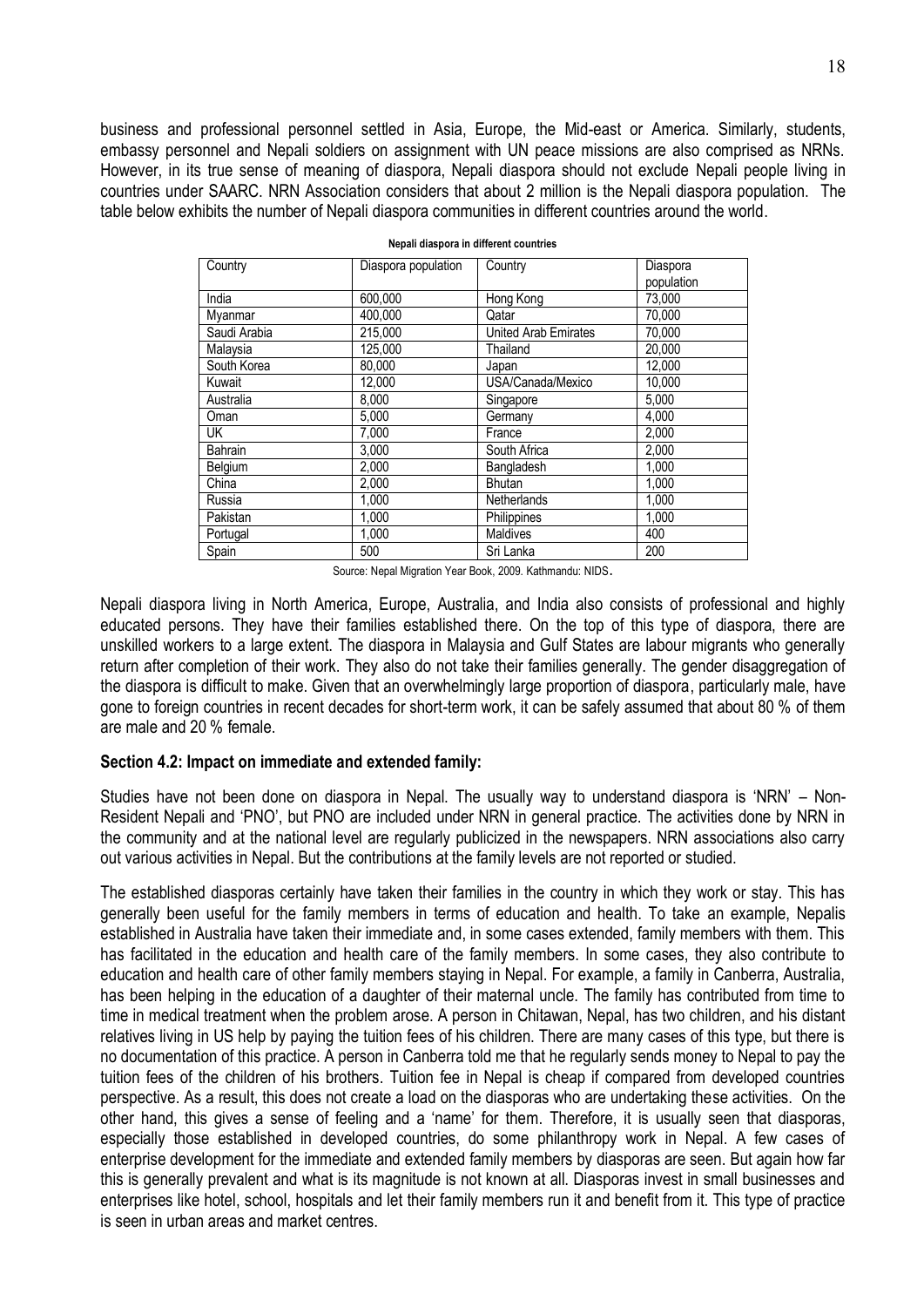*Lessons learnt:* At the family and extended family levels, disaporas have contributed for the livelihood security, mainly the education of children and emergency help.

# **Section 4.3: Impact on community development:**

Nepali diasporas have been helping in community development in two ways. First through organized efforts – there are several organizations of diasporas and a grand organization called NRNA (NRN Association). Most of the community development works are done by the small organizations and the individuals. Again their record is not there. The grand organization has undertaken some large projects for the national development.

The large organizations of diasporas (NRN) has established public libraries, built and expanded schools in the remote villages, provided scholarships, distributed computers, helped run special literacy campaign for adults and disables, and provided trolleys (100 previously and 216 are in pipeline) for the Tribhuwan International Airport, Kathmandu. Not only that they have conducted health camps and distributed medicines for free, constructed roads, provided drinking water, distributed relief materials during the natural calamities, helped build and maintain oldhomes and reconstructions of temples. They have helped the Koshi-flood victims in the east and flood-hit and diarrhea-hit districts in the Far Western districts of Jajarkot, Dailekh and Rukum. The NRNs have also helped hundreds of Nepali migrant workers – especially women in Gulf countries when they are left penniless by the agents – and, helped bring back the dead bodies of the diseased<sup>8</sup>. The NRNs are also involved in the education and brought-up of the orphans and poor children. NRNs are helping Tribhuwan University-Central Department of Nepali to run special Nepali class. Teaching Hospital in Maharajgunj and Patan Hospital are running special classes with the help of the Nepali doctors in the US. They are also collecting savings for the NRN Fund to help Nepalese back home and abroad. Till now, NRNA (non-resident Nepali association) are implementing or implemented projects in 34 districts worth Rs. 780 million. They have a plan to have at least one project in each of the 75 districts of Nepal. On the top of that it has provided financial support to schools, health posts, NGOs and so on. It has also provided Rs 1.5 million for the trade school which is a joint project of Government and the FNCCI (Sharma, 2009).

Given that there is no proper study done on diasporas in Nepal, information to this effect are anecdotal, especially as to the activities or impact at community levels. In my own community in Pokhara, Nepal, a school was first upgraded with the help of fund collected by a diaspora in Germany. He and others organized a "dinner" programme to collect the fund. One of the diasporas wrote a book on Nepalese culinary in German language and the royalty obtained from this book was also given to that fund. This led to a collection of some funds that helped in constructing four rooms for the school. A little further from my community in Pokhara, a village school in Mardi Khola was supported by people of that area who have been working in Japan. There are many stories where a "lahure" (a popular term used to refer to people who have been working away from home) have helped in building school in order to make other children not suffer from lack of education unlike the way they had to suffer because of lack of schools.

NRNA has also playing an important role in helping the other Nepali migrant workers facing the problem. For example, it played an important role in saving the life of Dolma Sherpa who was sentenced to death on false charge in Kuwait. In many countries, the country-specific NRN Association formed "NRN Save Life Dolma Relief Fund" and collected fund for fighting the case in court and paying what they call "blood money". The Australian Chapter raised A\$ 2,692 for this purpose<sup>9</sup>. Considering the positive role that diaspora can play for the help of other Nepalis who go there for work, government has also maintained a record of Nepali people or their associations that could be of help in this regard. For example, in Saudi Arabia, Qatar, Kuwait, UAI and Lebanon, the association of Nepalese people is also given some responsibility to look after the welfare of Nepali workers in case of emergencies.

One of the main focuses of the NRNA is to help homeless elderly and those facing problem. For example, NRNA is investing in the construction of Bridashram (elderly home) in Devghat in Chitawan, Nepal and Galeswor, Magydi, Nepal. The one in Chitawan is considered as a big elderly house planning to provide shelter to 200 homeless elderly. Similarly, one of the wealthiest NRN members, Dr Mahato, helped in constructing house for those

1

<sup>8</sup> http://www.nrn.org.np

<sup>9</sup> [www.nrn.org.au.](http://www.nrn.org.au/) Also look at http://nepalsingapore.com/?p=10035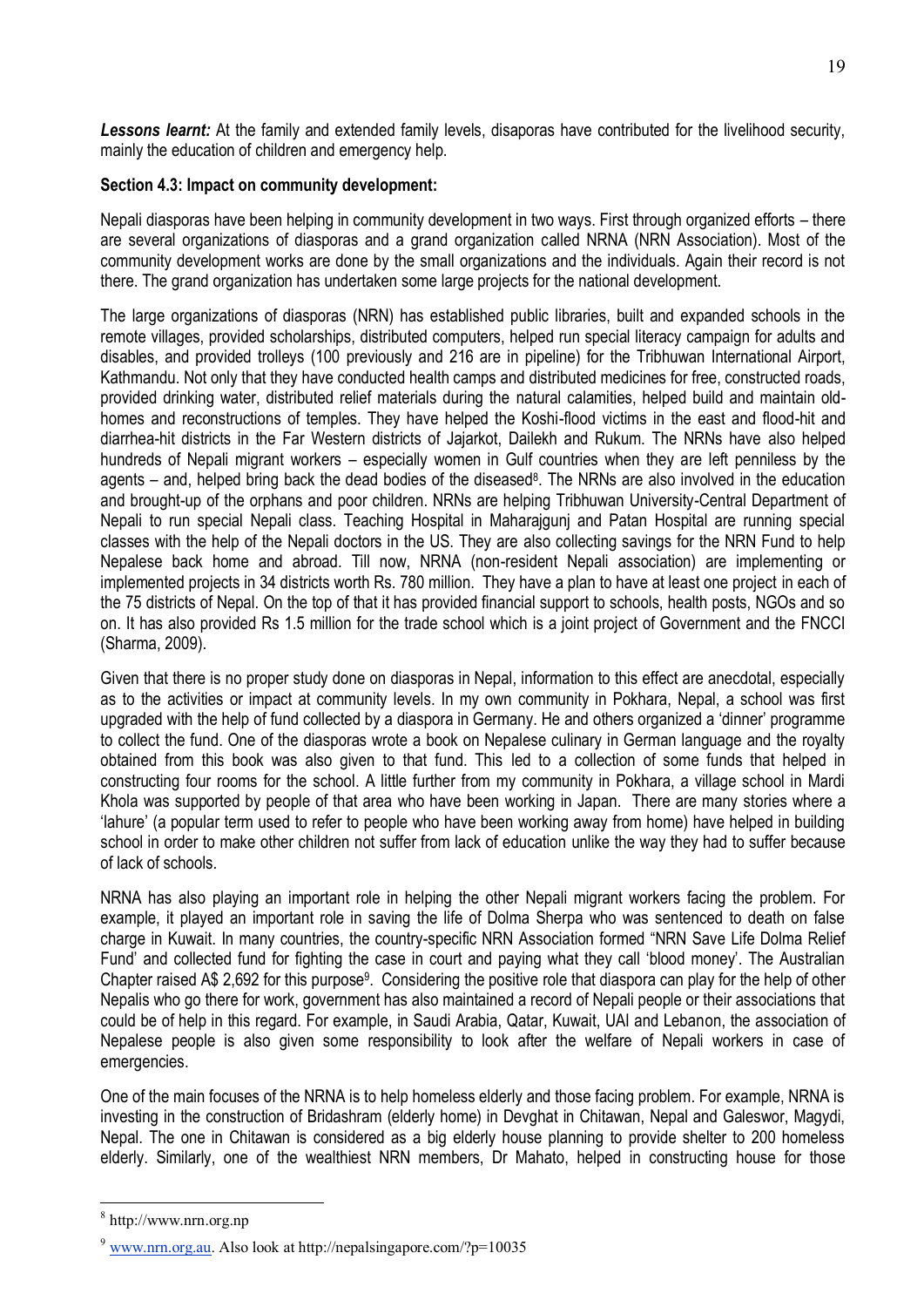observing mourning on the death of their parents in the premise of Pashupati temple in Kathmandu. He provided Rs 11 million only for this [\(www.rnr.org.np;](http://www.rnr.org.np/) Sharma, 2009).

Taking the case of NRN Australia Chapter, the following philanthropic activities have been implemented in Nepal. Aud \$3,212.50 and NRs 200,000 was provided to Flood Relief Fund 2007 (Eastern Tarai Regions Nepal), donations Rs 110,000 to the Devghat Briddhashram (elderly home) Project, NRs 400,000 to Jiri Multipurpose High School, and \$2,692 for Save a life of Dolma Sharpa. A further, \$12,000 was provided to a joint project with HeNN (Help Nepal Network) to library community Project in Sindhuli, \$5,000 to Kathmandu Airport Trolleys Partnership Program, and \$2,700 to Sanjay Hamal Medical Treatment<sup>10</sup>. Considering that NRN Australia Chapter is smaller than the UK, USA and European Chapters, the support of diasporas through organized efforts is not that insignificant. Moreover, the support of the individuals, which is difficult to account for, should also be significant (Pathak, 2010).

*Lessons learnt:* There are several examples of community development undertaken by diasporas. These are undertaken at the individual level as well as at the organizational (of the diasporas) level. But there is still no mechanism that can encourage diasporas in community development.

#### **Section 4.4: Impact on local economy:**

It is difficult to estimate the impact of diasporas on local economy mainly because of different ways of understanding or defining them. The general definition that is adopted now covers all those who are out of the country for education, employment or other purposes. But in general conception of people, diasporas indicate those who are living in other countries and have settled there. It is also clear that people who are settled there do not remit money unlike the case of short term contract workers, who usually have no other objective than to save whatever is possible and remit that money home.

Another feature of diasporas is that some of them have sold their property in Nepal and taken back the funds to the place where they are settled. It is a kind of reverse flow of remittances. Again it is difficult to estimate this. When UK government permitted Nepali people who have worked in its army to settle in UK, a huge amount of remittance went to that country. Similarly, now professionals (who are generally from wealthy background) who have settled in US and Australia have brought money from home in order to pay the mortgage for their house and to make it free from loan. This, however, does not mean that they will not support their extended family members in case of emergencies and for education. It becomes relatively easy or cheap to bear some of the expenses associated with treatment and education in Nepal.

The supports that diasporas provide for the immediate family members like parents and children and other extended family members do help in maintaining the economic activities in the villages. The purchasing power has increased. Even during the armed conflict in Nepal, people expenses for consumption had increased. The supports provided by the diasporas or the people who had gone out for the wok and education could be one of the reasons for this.

One of the philanthropic organization called Help Nepal Network was established by diasporas with an aim of contributing a \$ a month by Nepali in overseas countries. Now it has become a big network and invests on development (especially health and education) projects to the amount of Rs 7 million to Rs 8 million a year. The NRNA mobilized and handed over to the government Rs. 15.7 million for support to the Koshi floods victims. NRNA has entered into a MoU with Norvic Hospital in Kathmandu to provide health check facilities for NRN's parents<sup>11</sup>.

*Lessons learnt:* It is still difficult to estimate the impact at the local economy. But anecdotal evidences indicate that there are examples of underpinning of local economy through the help of diasporas. There are also negative impacts, especially the reverse flow of remittances, to which not much attention has been given.

#### **Section 4.5: Impact on national economy:**

1

<sup>10</sup> Bishnu Pathak, Peace and Conflict Study Center – TRANSCEND Media Service http://www.transcend.org/tms/2010/09/nepali-diaspora-inaustralia/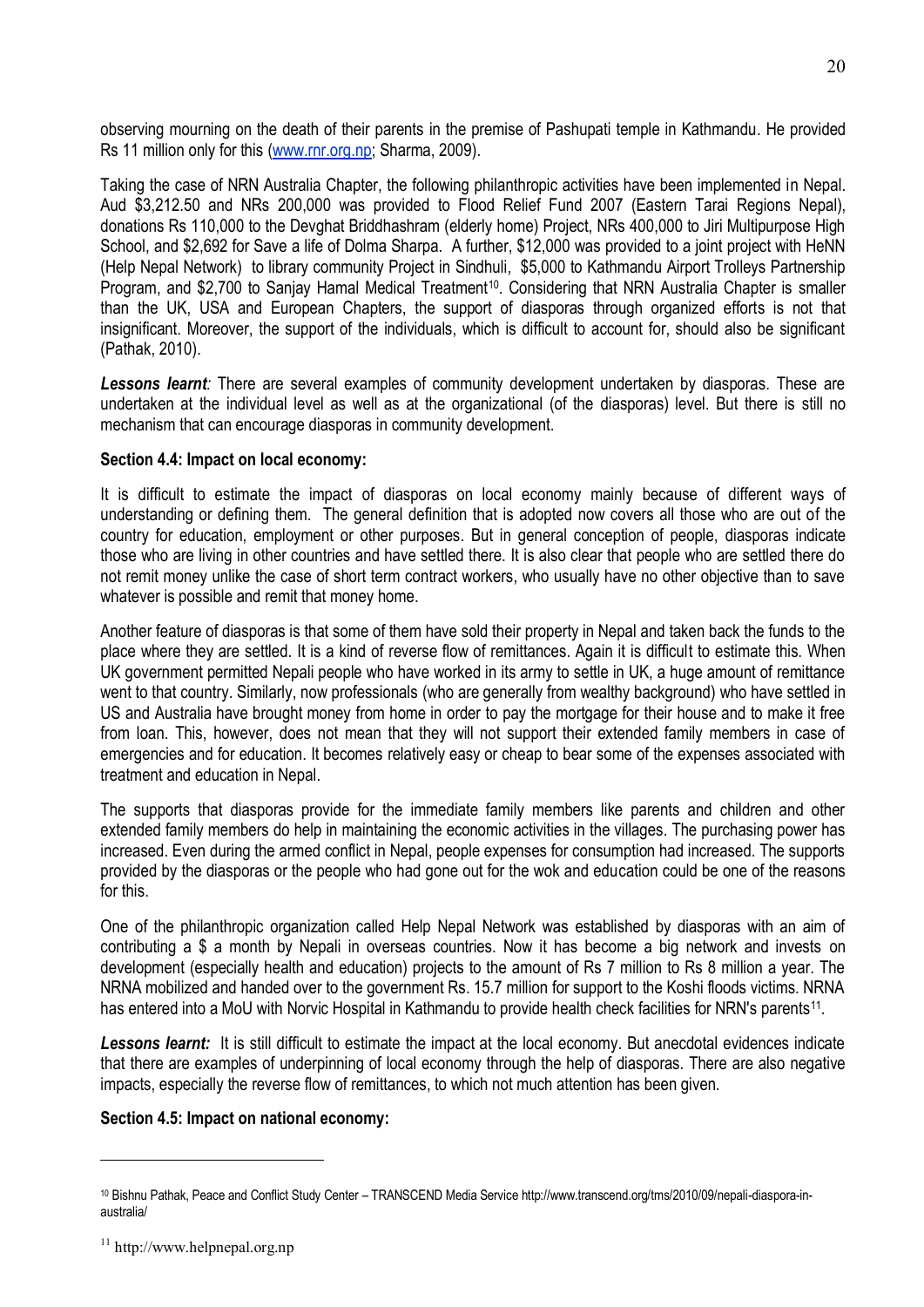How far diasporas help has contributed to national economy, it is not known clearly because such studies have not been done yet. Apart from philanthropic tasks, NRN or the diasporas have not invested much in Nepal. The NRNA – which is a main part of Nepali diasporas – blames for this to political conflict for the last decade and to lack of proper guidelines and legal provisions to make NRN secure in investing in Nepal. NRNs have been raising the voice that government changes the law so that NRN can invest in Nepal and bring back the foreign currency in the place where they are staying. "Dual citizenship" is one of their demands. But recently, government of Nepal has made some provisions like developing an identity card that enables NRNs to stay in Nepal for ten year and bring back the foreign exchange. Its impact could only been in future.

There are plans to develop collaboration in technology knowledge transfer. But these have not yet been materialized. For example, NRN Australia has a plan to start a bachelor course on bi-technology in Kathmandu University. NRN has proposed to develop an "open university" in Nepal. The medical doctors working in US and UK help in teaching course in "teaching hospital" in Kathmandu. They come for four months in a year and teach the courses.

In its fourth global meeting in Kathmandu in 2009, NRNA announced that it will soon establish Nepal Investment Fund (NIF) amounting to \$100 million. About 10 % of this will go for charity activities and the rest in the business and developmental activities. It is aimed to turn Nepal into an international business centre and raising awareness of NRNs in international investments. The Association of the NRNs plans to pool US \$ 5,000 from 20,000 members across the world to launch the Fund within next six months<sup>12</sup>.

Nepali diasporas are also helping in promoting tourism. They have a plan to construct "Nepal House" in each of the member country and there are 55 such countries. NRN Russia chapter has already started the process. In addition, overseas Nepalis are willing to help 'Send Home a Friend' campaign introduced by the government and mobilize overseas Nepalis to highlight Nepal's cultural heritage.

Despite the benefits like discussed above, there are two concerns regarding diasporas in Nepal. Firstly, there is a debate whether it is logical to provide special facilities to NRNs or diasporas in order to attract their investment. It is argued that this favoured treatment will discourage other foreign direct investors who want to run the business on commercial basis<sup>13</sup>. In its true spirit of development, it is argued, that government should not differentiate between Nepali's capital and foreigners' capital. The other argument is whether the little support that Nepal has got is sufficient enough to off-set the loss of those talented or well-trained people.

# **Section 4.6: Impact on host country:**

Again, not much is known about the impact in the host country. It seems that many of the well educated and technical experts have moved to the developed countries, their impact could be generally good for the host society. For example, doctors and engineers who have been trained by the families' or the government's expenses, have moved to the developed countries or other countries where their income is high. It also seems that they are doing professional as well as other works which the local population would not usually do. Nepali diasporas have not yet been distinguished in taking part in the political process of the host country. In case of UK, there are a few Nepali taking part in political activities. One of the reasons for this could be that migration history to UK is longer compared to other countries.

A tendency is seen now among the diasporas in investing in businesses to serve the new migrants. For example, in UK, particularly London, educational institutions have been developed to attract Nepali students. These institutions usually get students from Nepal. This is also so in case of Nepali diasporas who have come to Australia a bit earlier. They have opened colleges, hostels, and driving institutes that basically cater new immigrants from Nepal. Another area in which diasporas have contributed is the introduction of new food and food culture through the establishment of restaurants.

# **Section 4.7: Research gaps:**

In case of diasporas, there is no study at all in the context of Nepal. The following research gaps are seen.

<u>.</u>

<sup>12</sup> http://nrn.org.np

<sup>13</sup> Thapa, Prem Jung. **NRNs.** Not Really Needed or Needed, Return Now? Nepali Times. FROM ISSUE #471 (09 OCT 2009 - 15 OCT 2009)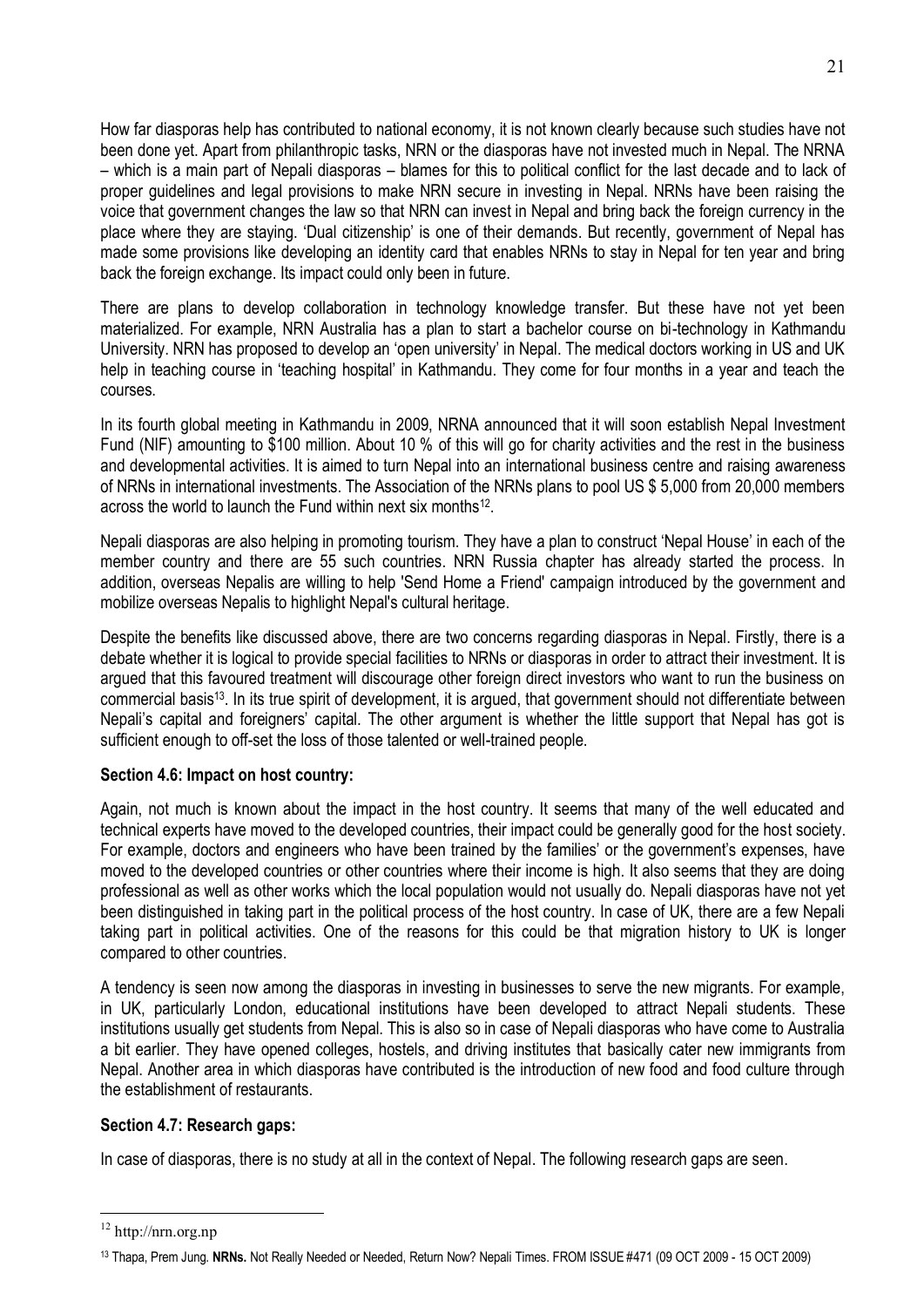- 1. Distinction in short-term migrants, cross-border movements and diasporas may be necessary. They do overlap, but the extent of this overlap is also needed to be understood. This requires a conceptual research in making distinction and categorization taking the case of Nepal
- 2. There is no knowledge of the contributions diasporas make to their families and communities, and to the national economy and society. In the absence of this knowledge, it is hard to argue against the concept of brain-drain. What is the extent of "brain-gain" – we need to study to gather evidences. The balance analysis of "brain-drain" and "brain-gain" is important in order to develop migration policies. Like for example, if there is more brain-drain than brain-grain, then an incentive mechanism to retain the skilled and professional people could be required or a policy to increase the training of such professional would be required.
- 3. How diasporas are reproducing their cultural identities in the host countries have not been studied yet. This is also linked with what channels or means diasporas use to connect to Nepal. These studies require both the quantitative surveys and participant's observation.

#### **References:**

Adhikari, jagannath. 2006. Migration between Nepal and India. Dhaka: RMMRU Monograph.

Adhikari, 2007. Livelihoods in the Informal Sector of Kathmandu Metropolis. In: Bhaskar Gautam and Jagannath Adhikari (eds). Urbanization: A Diversity in Livelihoods. Kathmandu: Martin Chautari. Pp. 329-352.

AusAID, HIV/AIDS and STD Prevention and Awareness Project, www.ausaid.com.au

- Brusle, Tristan. 2010. Who's in a labour camp? A socio-economic analysis of Nepalese migrants in Qatar*, European Bulletin of Himalayan Research, no. 35-36.*
- Bhadra, 2007. Chandra. 2007. "Women"s International Labour Migration and Impact of their Remittance on Poverty Reduction: Case of Nepal." Seminar presentation on *LabourMigration, Employment and Poverty Alleviation in South Asia*, Kathmandu, August  $9 - 10$
- CBS, 2005. Nepal Living Standard Survey II Reports (Vol. I and Vol II). Kathmandu: CBS.

CBS. 2003. Census 2001 Report. Kathmandu: CBS.

- DoFE (Department of Foreign Employment). 2010. Data on Migration Taking Government's Permission. Kathmandu: DoFE (http://www.dofe.gov.np)
- Furer-Haimendorf, Christoph von. 1964. The Sherpas of Nepal. London: John Marry.
- Furer-Haimendorf, Christoph von. 1975. Himalayan Traders: Life in Highland Nepal. London: John Marry.
- Gill, Gerald J. 2003. Seasonal Labour Migration in Rural Nepal: A preliminary Overview. London: ODI.
- GoN and IoM. 2010. The Impact of Remittance and Labour Migration in Nepal. Kathmandu: Government of Nepal and International Organization for Migration.
- Khatiwada, Padma, P. 2009. *Conflict Induced Migration in Nepal. A Social Inclusion Perspective.* A PhD Dissertation Submitted to the Faculty of Humanities and Social Sciences, Tribhuvan University, Kirtipur, Kathamdu.
- K.C. Bal Kumar. 2006. Internal Migration. In: CBS ed. Population Monograph. Kathmandu: CBS. [\(www.cbs.gov.np\)](http://www.cbs.gov.np/).
- Kansakar, V.B.S. 2006. International Migration and Citizenship in Nepal. In: CBS ed. Population Monograph. Kathmandu: CBS. [\(www.cbs.gov.np\)](http://www.cbs.gov.np/).
- Lokshin, Michael, Bontch-Osmolovski, Mikhail and Glinskaya, Elena. 2010. Review of Development Economics. 14 (2): 323-332.
- NIDS and World Bank. 2009: Nepal Migration Survey. Kathmandu: NIDS (unpublished).

NIDS and NCCR. 2009. Nepal Migration yearbook. Kathmandu: NIDS.

- Pantha, Ritu and Sharma, Bharat Raj. 2003. Population Size, Growth and Distribution. In: CBS (ed). *Population Monograph. Vol I*. Kathmandu: CBS. Page 37-86.
- Bishnu Pathak, Peace and Conflict Study Center TRANSCEND Media Service http://www.transcend.org/tms/2010/09/nepali-diaspora-inaustralia/
- Poudal , K.C. et al 2001. HIV/STIs Risk Behaviors Among Migrants in Doti District. JICA, Kathmandu.
- Sharma, Hem Raj. 2009. Non-Resident Nepali Movement: Past, Present and Future [\(hem\\_raj\\_sharma@hotmail.com\)](mailto:hem_raj_sharma@hotmail.com) A Power Point Slides Presented to a eeting of NRNA.
- Thieme, Susan and Wyss, Simone. 2005. Migration Patterns and Remittance Transfer in Nepal: A Case Study of Sainik Basti in Western Nepal. Published on line by Department of Geography, University of Zurich, Winterthurerstrasse, Switzerland.
- Tulachan, Pushpa, 2001. Seasonal Migraion and Trade: A Strategy for Survival by the Lobas of Lo Monthang. In. Aspects of Mobility and Migration in Nepal. Kathmandu: Ratna Pustak Bhandar. Pp. 43-72.